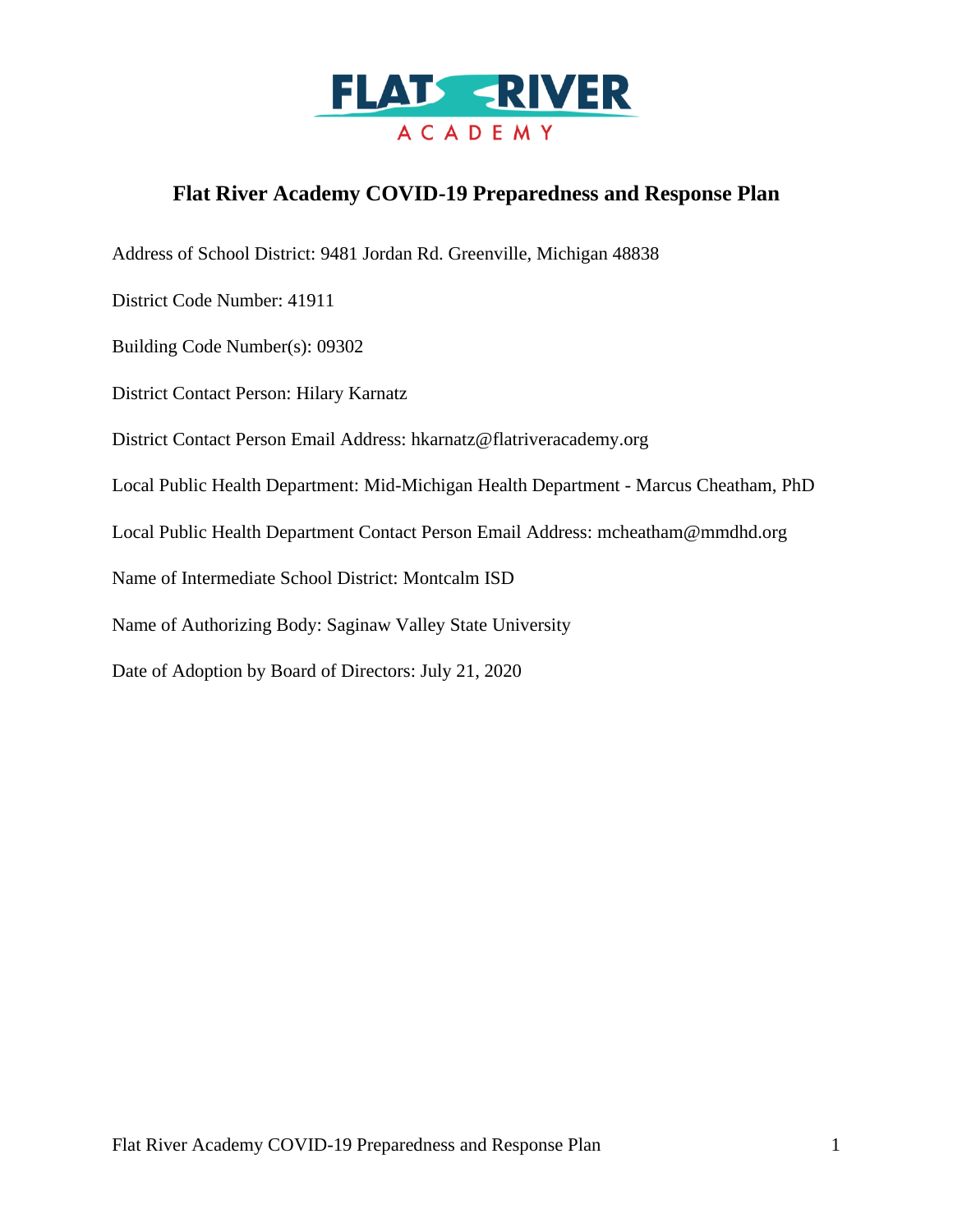

### **Assurances**

- The Academy will cooperate with local public health authorities if a confirmed case of COVID-19 is identified and, in particular will collect the contact information for any close contacts of the affected individual from two days before he or she shows symptoms to the time when he or she was last present at the Academy.
- The Academy acknowledges that it is subject to the rules governing workplace safety established in section 1 of Executive Order 2020-114 or any successor order, and has adopted a Workplace Preparedness Plan. A copy of this plan is attached.
- The Academy will be or is closed to in-person instruction when the region in which it is located in is in Michigan Safe Start Plan Phases 1-3.
- The Academy's sponsored inter-school, after school activities and athletics will be suspended when the region in which it is located in is in Michigan Safe Start Plan Phases 1-3.
- **The Academy will comply with guidance from the United States Department of** Education, including its Office of Civil Rights and office of Special Education and Rehabilitative Services, and the Michigan Department of Education concerning the delivery of alternative modes of instruction to students with disabilities in light of the impact of COVID-19.
- The Academy will provide for the continued pay of school employees while redeploying staff to provide meaningful work in the context of the Preparedness Plan, subject to any applicable requirements of a collective bargaining agreement if applicable.
- **The Academy prohibits indoor assemblies that bring together students from more than** one classroom during Michigan Safe Start Plan Phase 4.

\_Jason Olvera\_\_\_\_\_\_\_\_\_\_\_\_\_\_\_\_ President of the Board of Directors

Date July 21, 2020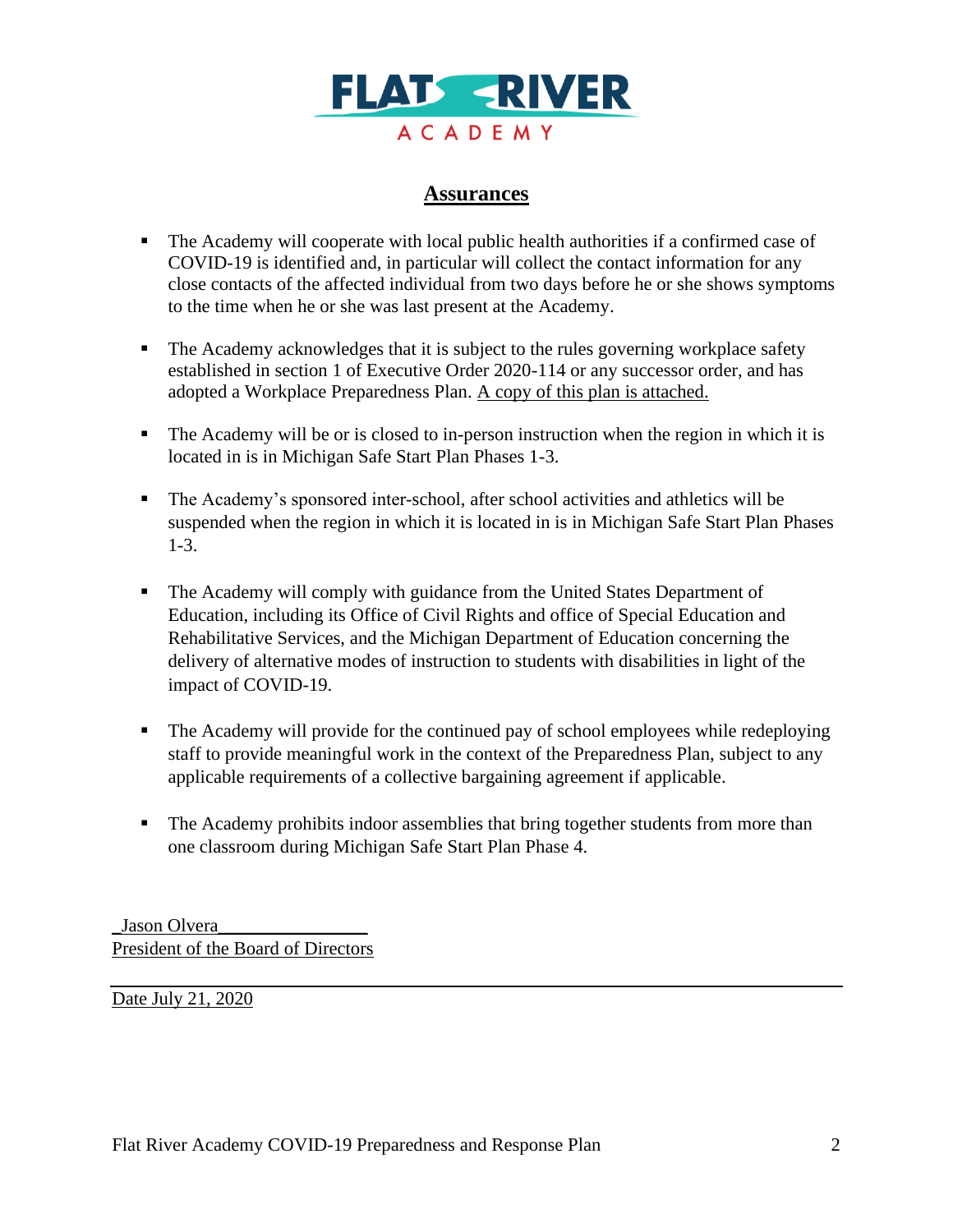

### **Introduction and Overview**

Flat River Academy is committed to providing an excellent and equitable education for all students. Located in Greenville, Michigan, our charter school serves 120 students in kindergarten through  $8<sup>th</sup>$  grade. We believe that an excellent education includes a high-quality curriculum, hands-on learning, differentiated instruction taught by a qualified and dedicated educator in a safe and comfortable environment. In keeping with these important factors, Flat River Academy prioritized aspects of our Preparedness Plan to emphasize access, equitability, and quality assurance. This plan was developed in collaboration with all stakeholders. Since March, Flat River Academy maintained open lines of communication with teachers, staff members, school board members, students, parents and the community. We regularly checked in through emails, phone calls and surveys to guide our remote learning and plan for the future. Through these methods we found that our teachers and staff, along with most parents, wanted inperson schooling this fall. An initial proposed plan was developed with teachers, staff and a volunteer school board member. These plans were then released to the community via a video presentation for public feedback. Community members were invited to share comments and ask questions about the proposed plan. Parents and community members were also encouraged to attend a special board meeting held on July  $21<sup>st</sup> 2020$  to discuss and share ideas about the proposed plan. All comments and questions were heard by the board and addressed. The board approved the Preparedness Plan with consideration of all stakeholders.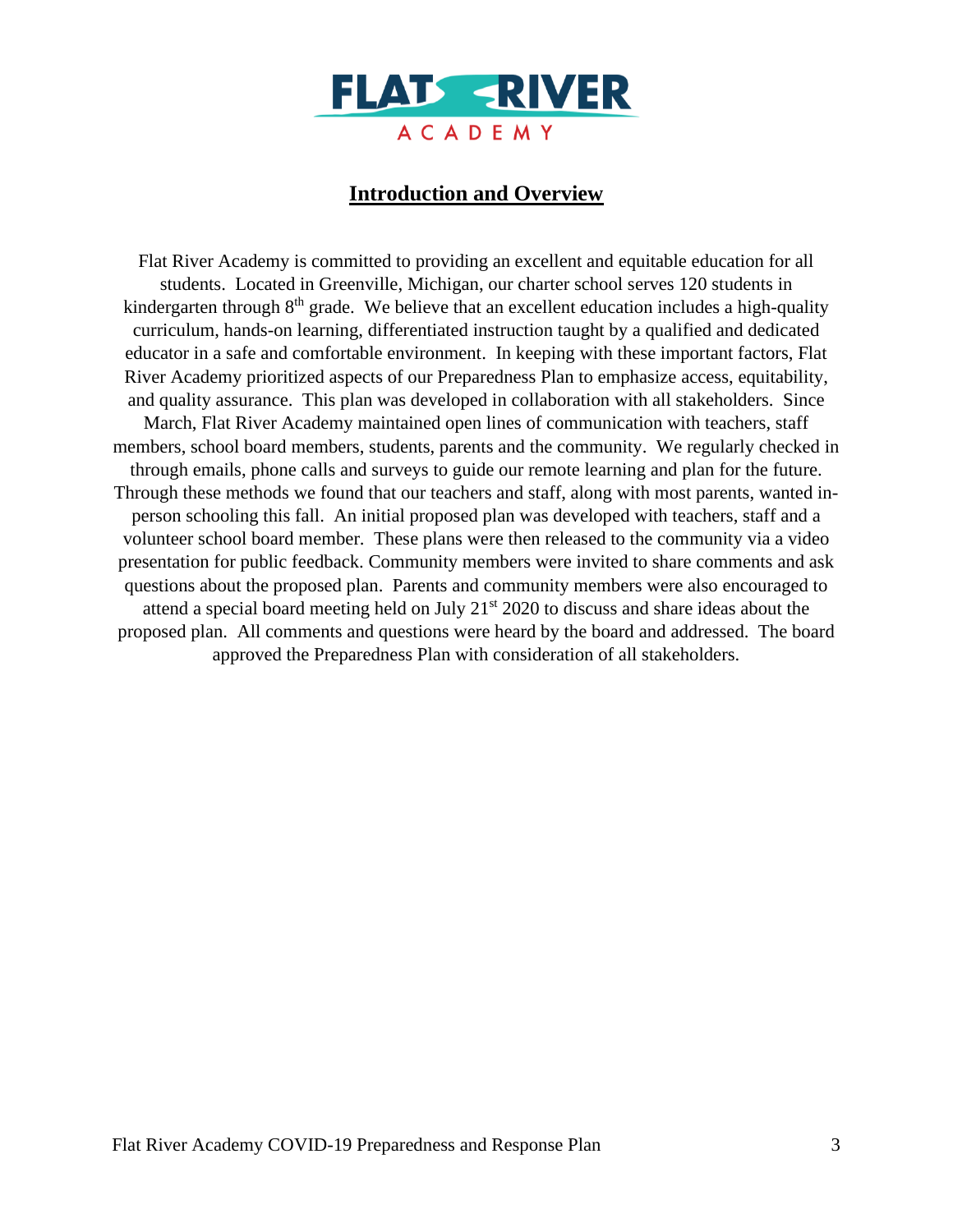

# **Plan for Operating during Phases 1, 2 or 3 of the Michigan Safe Start Plan**

### **Phase 1, 2, or 3 Safety Protocols**

# **Personal Protective Equipment and Hygiene**

• Flat River Academy will be closed for in-person instruction in phases 1-3.

#### **Spacing and Movement**

- Flat River Academy will be closed for in-person instruction in phases 1-3.
- Flat River Academy may provide emergency childcare to essential workers. Childcare workers will follow all emergency protocols identified by the state.
- Flat River Academy employees and contractors are permitted to be physically present in school buildings for the purposes of conducting basic school operations, including remote live instruction.

#### **Screening Students**

• Flat River Academy will be closed for in-person instruction in phases 1-3.

#### **Responding to Positive Tests Among Staff and Students**

• Flat River Academy will be closed for in-person instruction in phases 1-3.

#### **Food Service, Gathering and Extracurricular Activities**

- Flat River Academy will continue to provide free breakfast and lunch for each school day. Food will be distributed limited days of the week with multiple meals distributed at each session. A sign-up for families will indicate if they would like to pick up meals or have them delivered. Meals will be delivered to families that need this service to receive adequate food.
- All inter-school activities are discontinued.
- After-school activities are suspended.

#### **Cleaning**

- Flat River Academy will be closed for in-person instruction in phases 1-3.
- Flat River Academy will continue to have the building cleaned as regularly scheduled with additional disinfection and sanitizing as recommended by the CDC to ensure the maintenance of the school and for the safety of essential staff and childcare in the building.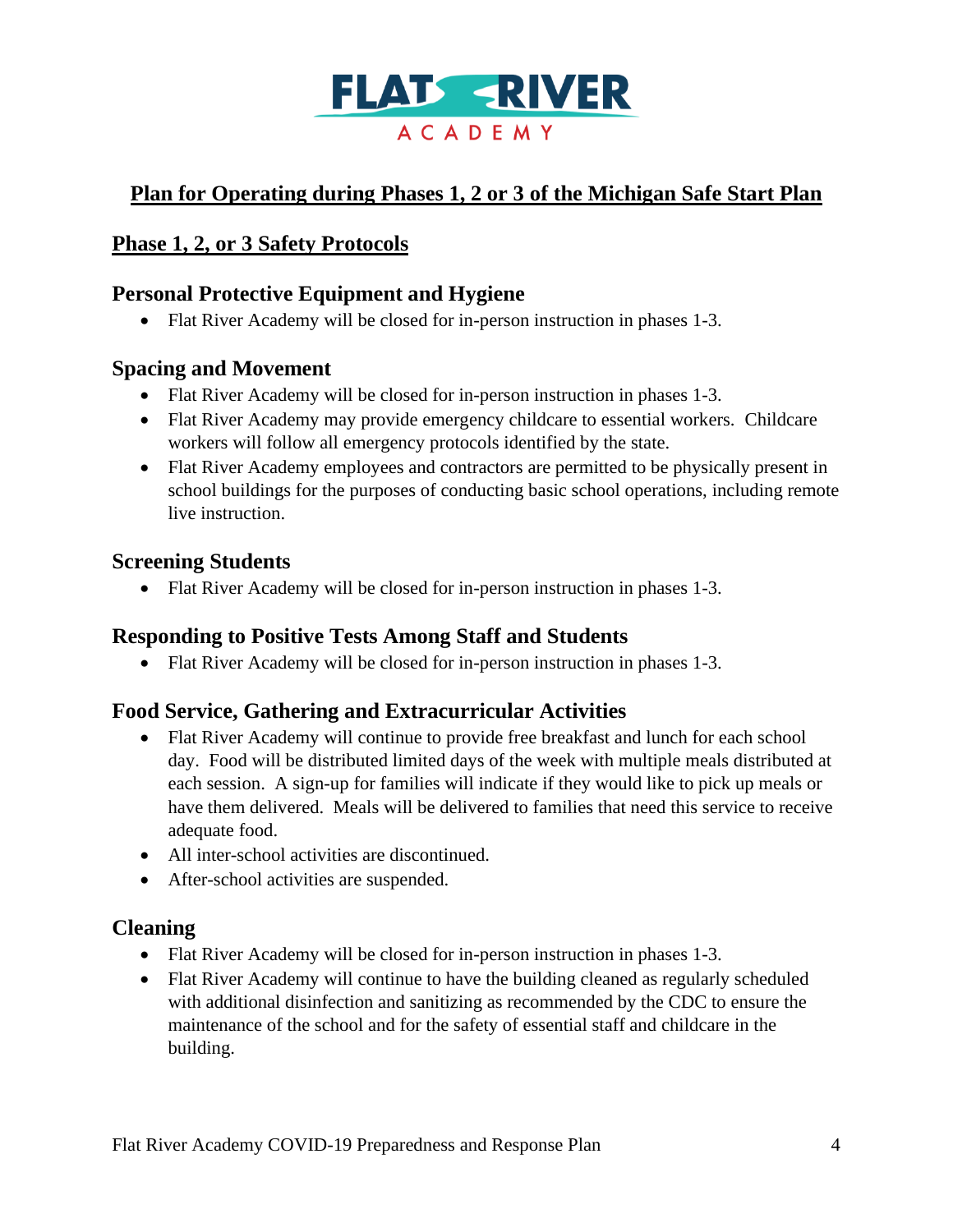

#### **Busing and Student Transportation**

• All busing operations are suspended with the exception of meals delivery to those that need this service to obtain adequate food. No students will be transported on the school's buses. Only essential staff needed to complete food delivery will be allowed on school buses.

## **Phase 1, 2, or 3 Mental & Social-Emotional Health**

- Flat River Academy will implement a mental health screening for all students by a trained professional. The screening will be compliant with HIPAA and FERPA policies. Screening instructions (offered verbally to younger students) will provide age-appropriate and transparent disclosure of protocols in place to protect confidentiality while adhering to mandated reporting guidelines.
- Flat River Academy has established communication guidelines to all staff regarding identification and rapid referral of at-risk students to appropriate building-level support teams. Teachers and staff members will report all students deemed to be at-risk to both the principal and Social worker for follow-up, additional support and monitoring.
- Flat River Academy staff will receive ongoing training/professional development as well as needed tools, resources, and implementation support, focused on a variety of topics, including: social-emotional learning, trauma-informed best practices, identification of students at risk, proper local referral protocols, and self-care to promote holistic wellness and resilience and to prevent burnout and vicarious trauma.
- Flat River Academy will compile and regularly update comprehensive lists of wellness resources available to both staff and students that can be provided in conjunction with screening activities, and that reference school and community wellness resources. Resources for students, staff and families will be made available on the school's website and also through phone and email to assist with crisis care. Resources listed will be from a variety of sources which may include: local community resources, state resources, mental health supports, online supports, school supports and local ISD supports.
- Flat River Academy has established ongoing reporting protocols for school staff to evaluate physical and mental health status. Which includes check-ins for staff members that remain at home during phases 1-3 and screenings for staff that enter the building to conduct essential work for the school.
- Flat River Academy will provide resources for staff self-care, including resiliency strategies.
- Flat River Academy has designated our school principal and social worker to act as Mental Health Liaisons to work across the school and coordinate with public health agencies and community partners.
- Flat River Academy with use MDE resources for student and staff mental health and wellness support.
- Flat River Academy will activate communication channels for school stakeholders to address mental health concerns resulting from COVID-19 This will include (but not limited to): social media, website, email and school board meetings.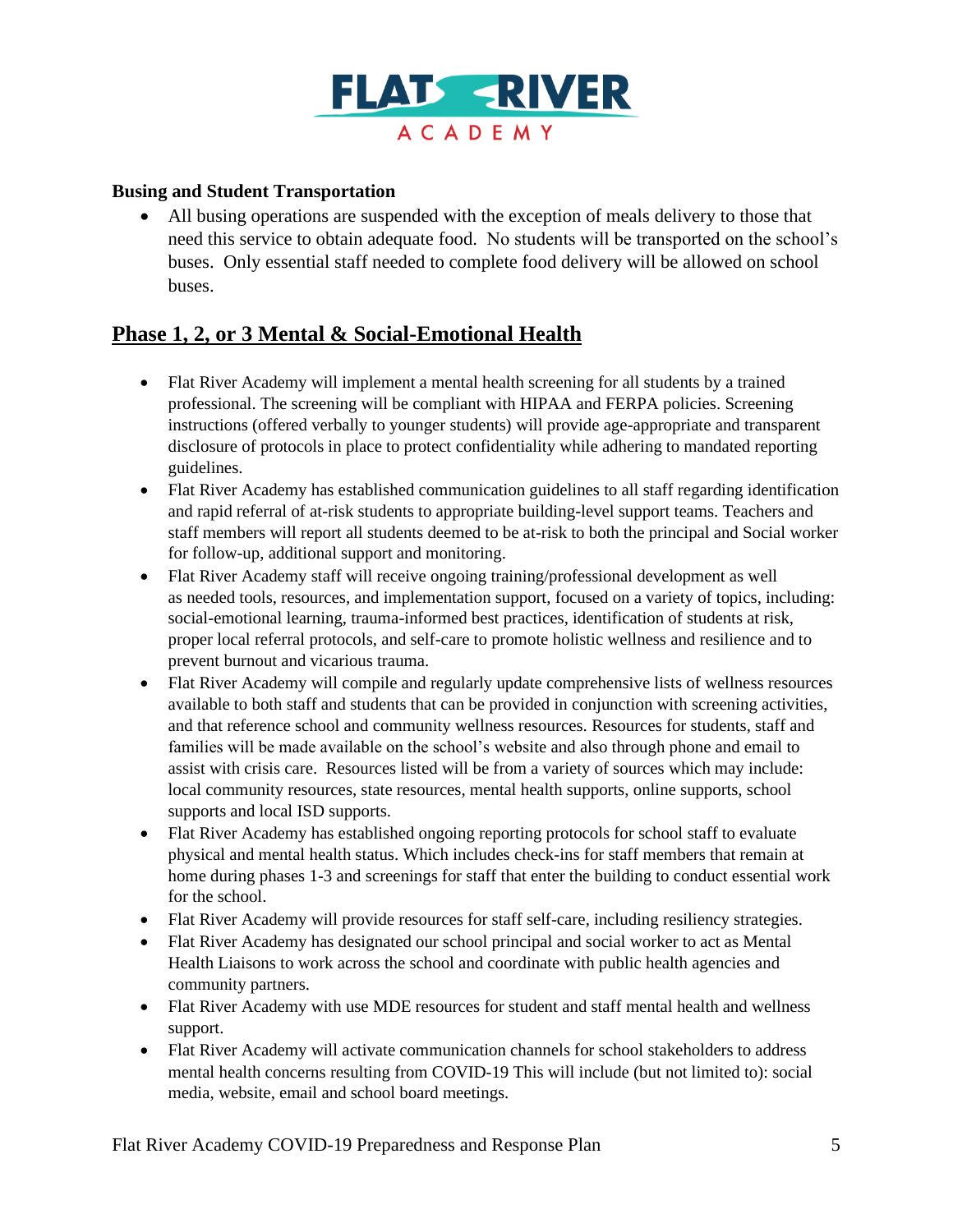

- Flat River Academy will communicate with parents and guardians, via variety of channels, return to school transition information through Return to Learn videos and resources that will be available on the schools website along with information in our school's back to school folder. This will include information regarding:
	- o Destigmatization of COVID-19.
	- o Understanding normal behavioral response to crises.
	- o General best practices of talking through trauma with children.
	- o Positive self-care strategies that promote health and wellness.

# **Phase 1, 2, or 3 Instruction**

### **Governance**

- Flat River Academy has a Return to Instruction and Learning working group, led by the Principal and includes teachers, staff members, parents and at least 1 member of the school board present. This group has and will:
	- o Gather feedback from families, teachers, students, and school leaders about their experiences with remote learning through online surveys and/or virtual focus groups or conversations.
	- o Revise the district's remote learning plan to incorporate feedback and input from stakeholders to improve its effectiveness.
	- o Share the district's remote learning plan with all involved stakeholders.

#### **Remote Instruction**

- Flat River Academy's remote learning plan has been revised based on feedback and input from school leaders, educators, families, and students.
- This plan will be distributed to all involved stakeholders in their home language.
- There will be ongoing check-ins and surveys to provide opportunities for ongoing feedback.
- Flat River Academy staff will collaboratively determine remote learning programs to be used and will continue to deliver our current standards-aligned curricula and high-quality instructional materials to students at home. Flat River Academy will work with the curriculum's creators to determine effective tools to support remote learning at home.
- Flat River Academy will use Google Classroom to manage and integrate synchronous and asynchronous learning and utilize best practices that promote student engagement, consistency, and differentiation.
- Flat River Academy will assess every student in grades K-8 during the first few weeks of school, using NWEA and other diagnostic, or formative assessments (such as DIBELS)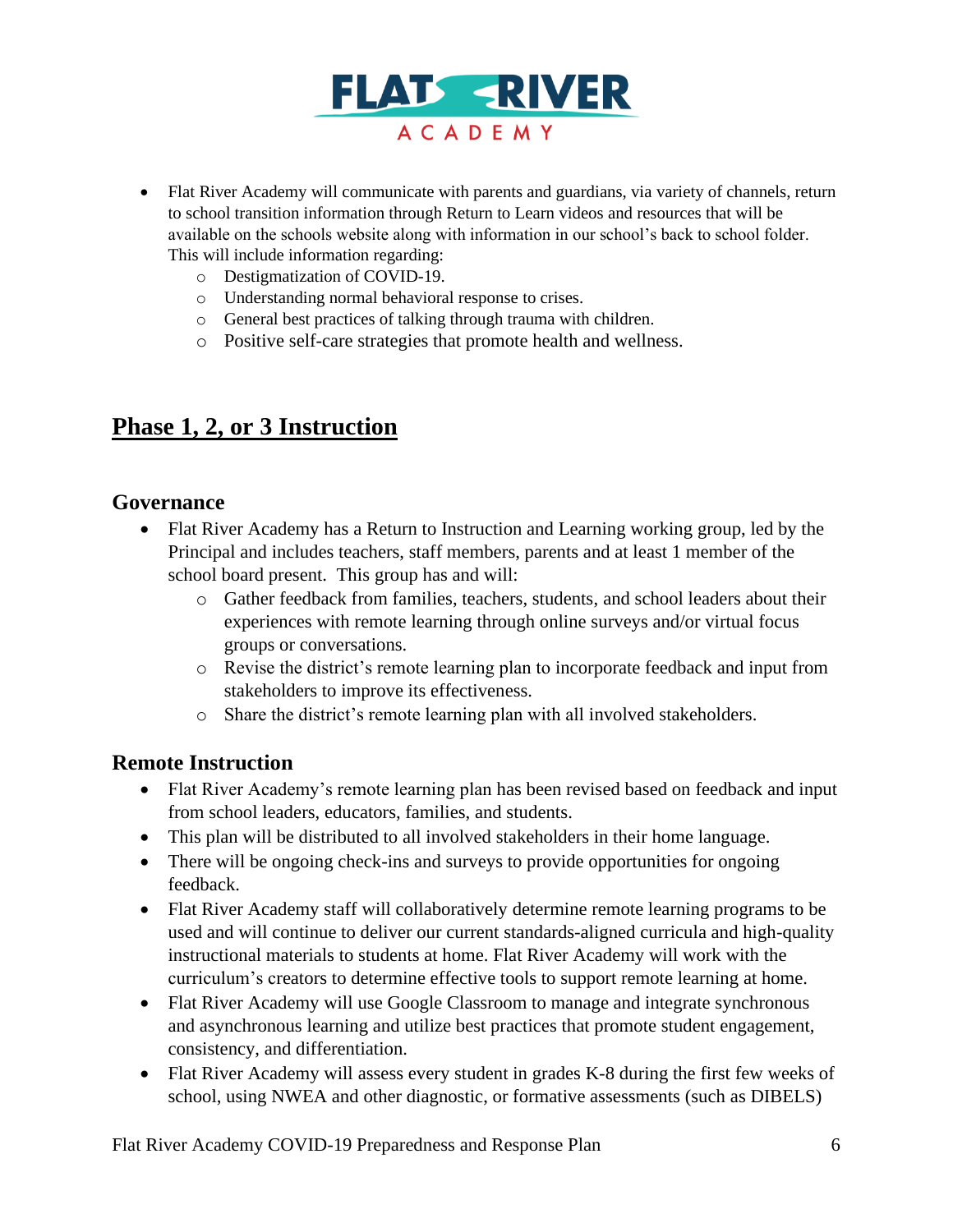

that can be given online or conducted virtually, to understand where students are academically and inform instructional decisions for teachers, students, and families.

- Flat River Academy will review students' IEPs, IFSPs, and 504 plans in coordination with general and special education teachers to reflect the child's needs based on assessment data and parent feedback, and design accommodations and match services accordingly. Flat River Academy will develop of Continuity of Learning Plan for each student with an IEP or 504 plan to meet each students' unique needs in the event remote learning takes place.
	- o Flat River Academy will provide online intervention and support services.
	- o This will include structures for general and special education teachers to collaborate on delivery methods for assessments and instruction as outlined in IEPs. Consider students' needs around accessibility and provide assistive technologies, where possible.
- Flat River Academy will create checkpoints between teachers and the principal around curriculum and instruction and ongoing monitoring of student progress, specifically honing in on the progress of students in need of additional support.
- Flat River Academy will continue to provide intervention and additional academic support to at-risk students.
- Flat River Academy will remain connected with MDE about policies and guidance.
- Flat River Academy will develop a continuation of services plan for students needing occupational, physical, and/or speech and language therapy, including evaluations by school psychologists and social workers. Students will still receive these service, but in a virtual format.

#### **Communication & Family Supports**

- Flat River Academy will ensure that communication is available to reach every family and student in their home language through multiple modes: phone call and/or email, letters, video, social media, website to share:
	- o Expectations around the duration of the closure and reopening;
	- o Decisions about grade-level proficiencies, modes of assessment and feedback, daily instructional time, and estimated workload.
	- o Supports and resources for families to use at home, such as grade-specific activities and strategies for teaching and helping their child; and
	- o Training on accessing and using the school's digital systems and tools, and workshops for families to build digital literacy.

#### **Professional Learning**

• Flat River Academy will continue to provide professional learning and training through virtual modes for educators to: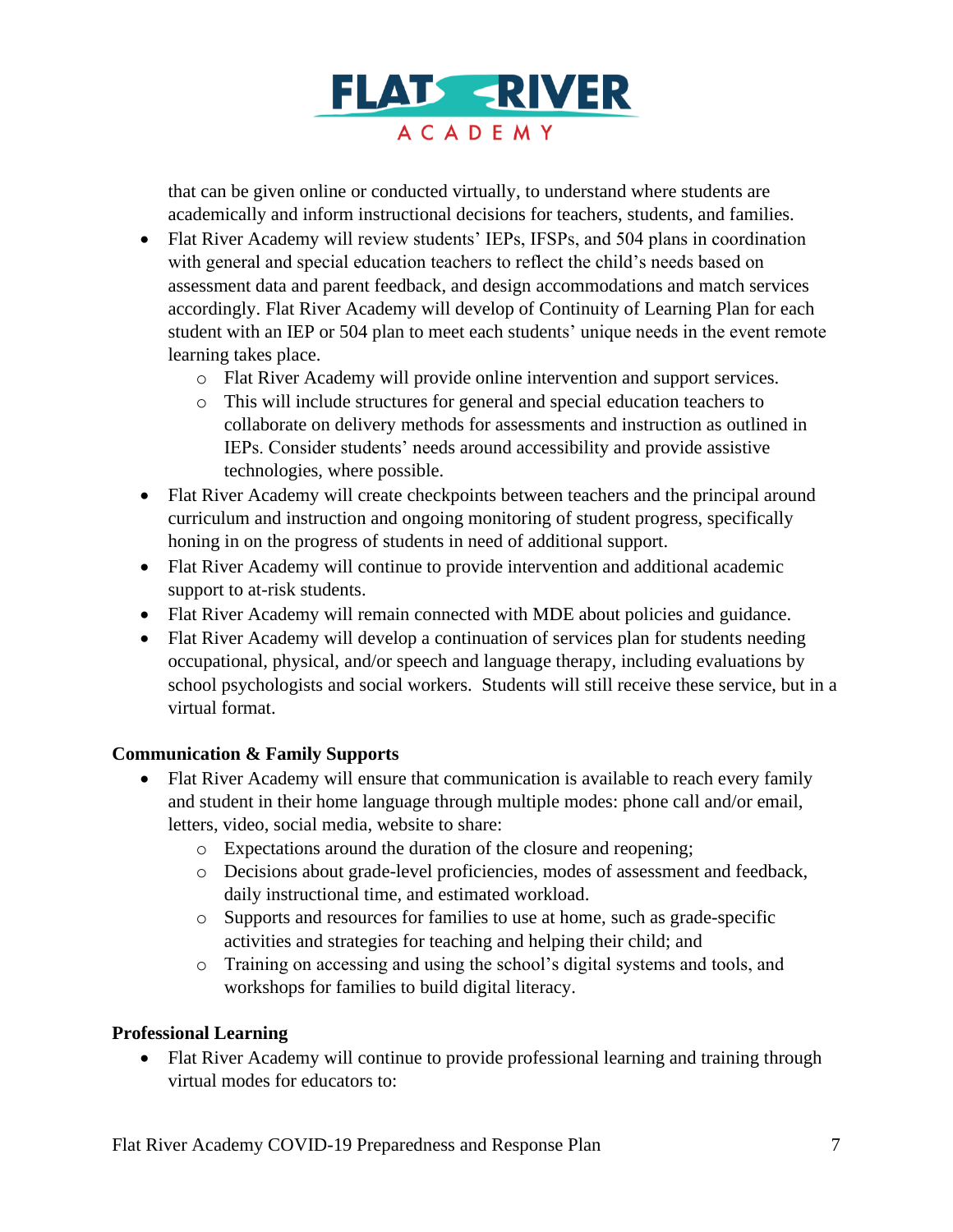

- o Offer restorative supports for teachers and learning around equity and implicit bias, social-emotional learning, and culturally responsive education;
- o Share knowledge, continuously learn, and exchange ideas, successes and failures around remote learning;
- o Share information and data about students' assessment results, progress, and completed assignments;
- o Learn how to use the school's digital systems and tools appropriately and sustainably; and
- o Build capacity around high-quality remote learning.

#### **Monitoring**

- Activate plans to monitor and assess the following:
	- o Connectivity and Access:
		- Flat River Academy is located in a rural area. Some of our students may experience inequities in their ability to access the internet. Flat River Academy will work to reduce this inequity by:
		- **Ensuring that all students and families have adequate connectivity and the** devices necessary to successfully engage in and complete schoolwork.
		- Flat River Academy will assign every student in  $K-8<sup>th</sup>$  grade a Chromebook. These Chromebooks will be distributed to ALL students for remote learning in phases 1-3.
		- Flat River Academy will conduct check-ins throughout the school year to identify students with limited or no internet to develop a plan for students that are not able to reliably connect to the internet. This plan may include: designated area where the student can travel to access the internet (i.e. – school parking lot) or distribution of hot-spots, support in enrolling in a discounted internet provider program. Flat River Academy will work with families to inform them of resources such as reduced-rate internet access and accessibility options.
	- o Attendance:
		- **•** Develop systems to monitor and track students' online attendance on a daily basis.
		- Flat River Academy teachers will monitor attendance of online lessons and completion of online work daily. This will be reported on a spreadsheet for each class.
	- o Student Work:
		- Teachers will assess the quality of student work and provide feedback to students and families.
		- Students will self-assess the quality of work, reflect on teacher feedback, and learning progress.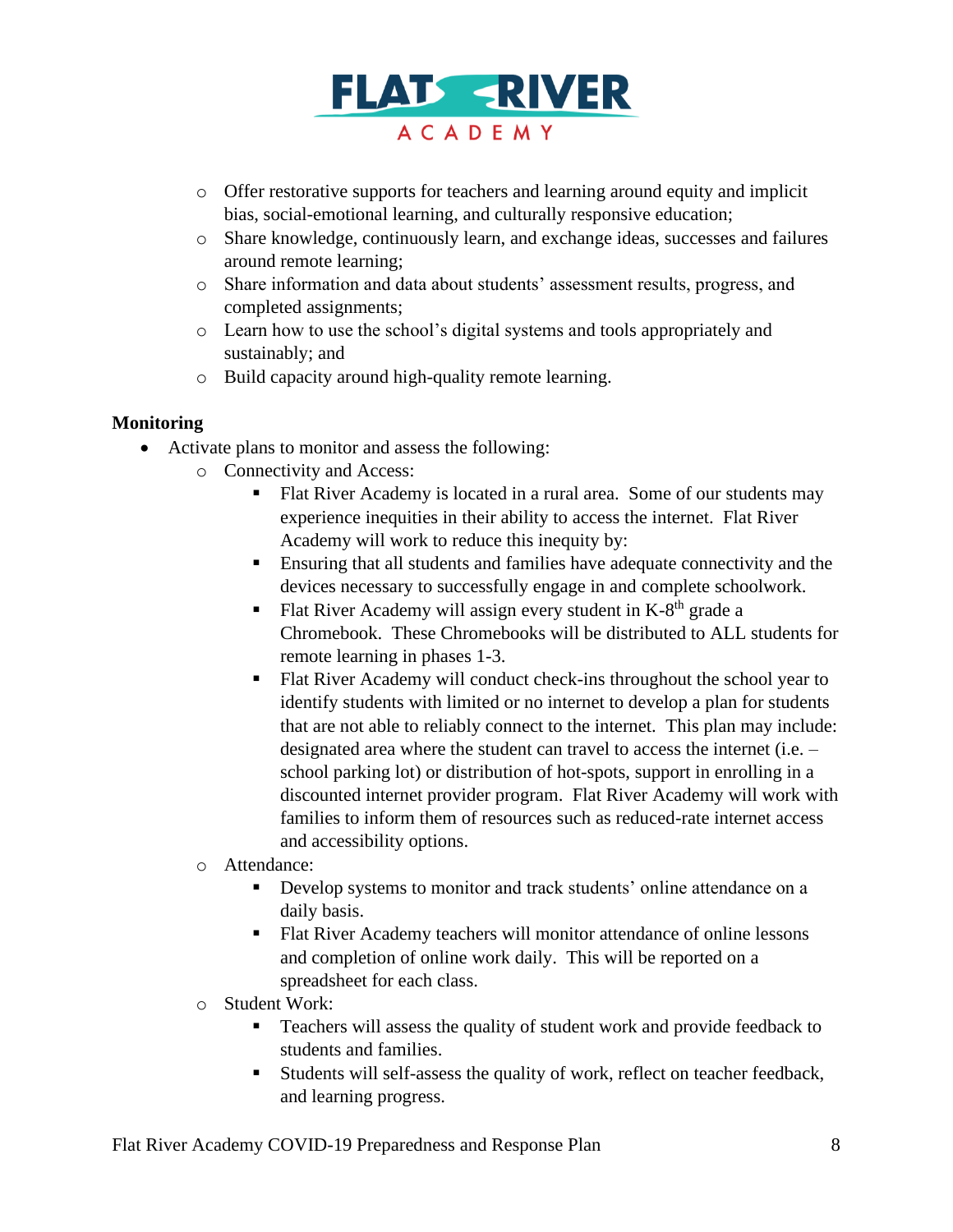

# **Phase 1, 2, or 3 Operations**

# **Facilities**

- Flat River Academy will audit necessary materials and supply chain for cleaning and disinfection supplies.
- Flat River Academy will continue to maintain schools in good working order to prepare for the subsequent return of students.
- Flat River Academy execute school cleaning and disinfection protocols according to the CDC School Decision Tree.
- Custodial staff will wear surgical masks when performing cleaning duties.
- Flat River Academy will create a contingency plan to coordinate the use of school buildings for essential actions including elections, food distribution, and child care, for essential workers.
- Flat River Academy will coordinate with Local Emergency Management Programs (LEMP) and/or other resources for support with procurement of cleaning and disinfection supplies.

# **Technology**

- Flat River Academy will survey families to collect information about the numbers, types, and condition of devices used in their homes to support remote learning.
- Flat River Academy has designated the school's principal as the single point of contact in each school to plan and communicate with district technology teams.
- Flat River Academy will develop a district technology plan. Flat River Academy will provide training and support for educators to adapt remote learning for the classroom. This will include:
	- o Google Classroom
	- o Skyward SMS
	- o Online engagement
	- o Curriculum specific supports
- The school's principal will act as the technology leader and ensure that parents and teachers have contact information to receive support including providing technology support to families.
- Flat River Academy has developed district-wide procedures for return and inventory of district-owned devices as part of a return to school technology plan. The procedures include:
	- o Safely bagging devices collected at schools;
	- o Sanitizing the devices prior to a repair or replacement evaluation;
	- o Ordering accessories that may be needed over the summer; and

Flat River Academy COVID-19 Preparedness and Response Plan 9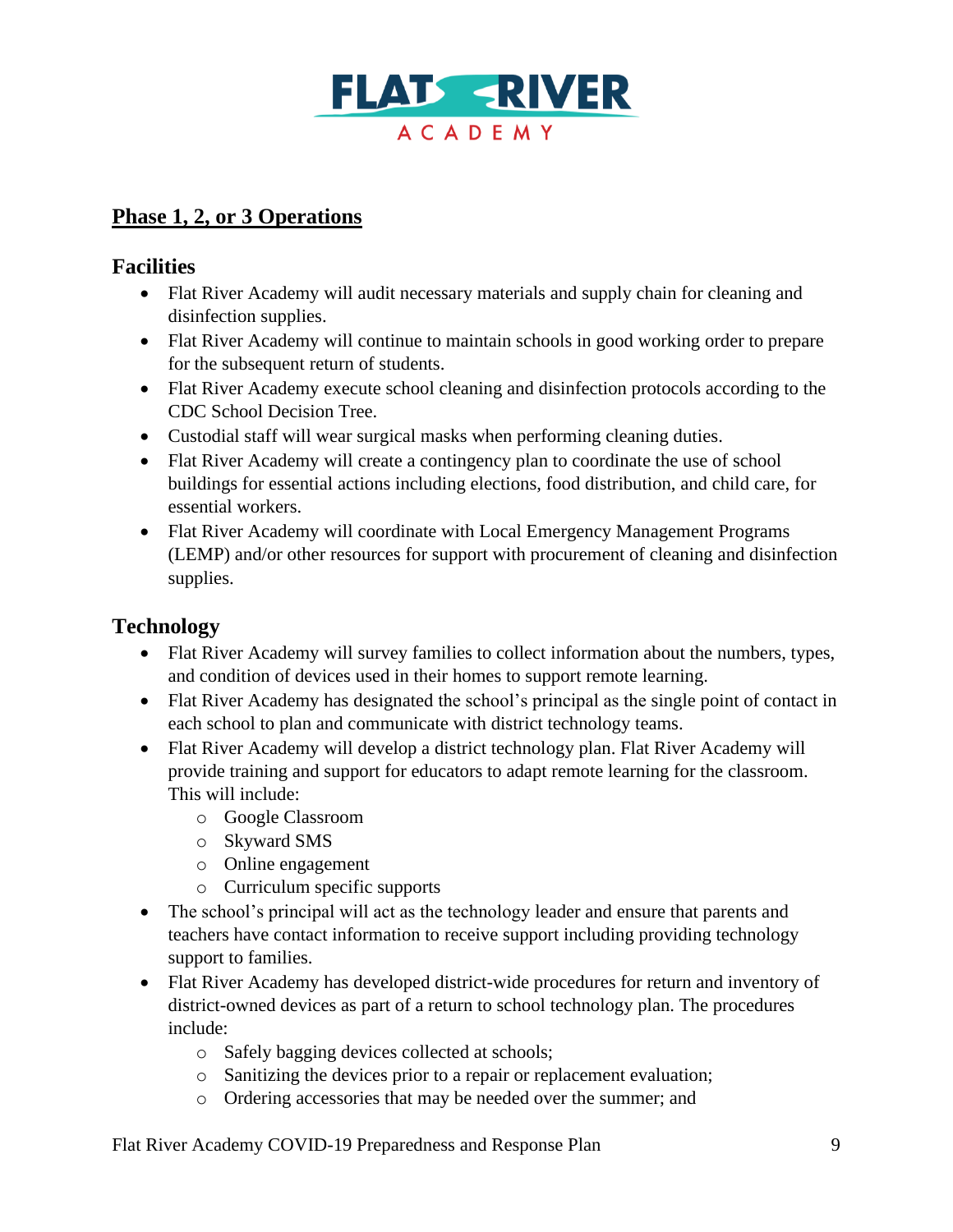

- o Conducting prepared maintenance routines to remove malware and fix standard issues including screen, keyboard, or battery replacement.
- Flat River Academy will develop on-site triage of staff and student devices to minimize the time that staff may be without a device.
	- o Devices will be swapped out if the repair cannot be immediately addressed
- Flat River Academy infrastructure will receive ongoing evaluation to ensure WiFi and connectivity is functioning properly.
- Flat River Academy will develop a technology support plan for families. Families should contact the principal for support regarding technology.
- Flat River Academy will continue to monitor device usage and compliance with online learning programs.
- Flat River Academy will provide support and instruction to students and families to ensure that students can submit assignments and be evaluated accordingly.
- Flat River Academy will schedule ongoing staff training on platforms and tools.
- Flat River Academy has reviewed and updates (and may do so again as needed) relevant technology policies including data privacy policies, acceptable use policies, and policies related to accidental damage, theft, and loss of technology.
- Flat River Academy will ensure every student has access to the appropriate technology and connectivity needed to continue learning.

## **Budget, Food Service, Enrollment, and Staffing**

- Flat River Academy will provide instructional resources and materials to staff and students as feasible.
- Flat River Academy will work with MDE to understand flexibility with hiring and develop a plan to govern hiring in a remote environment.
- Flat River Academy will ensure a plan for nutrition services and student meals is in place. Flat River Academy will continue to provide free breakfast and lunch to all students and deliver to students unable to pick up meals.
- Flat River Academy has solidified food service processes, device distribution, delivery sites, and communication plans as necessary.
	- o Devices and meals can either be picked up at the school or delivered via bus depending on the needs of the family.
- Flat River Academy will define logistical expectations, including attendance expectations and time on schooling by grade level for students and teachers.
	- o Students are expected to attend remote learning activities every school day unless they are ill.
	- o If a child is sick, parents are expect to report the child as absent.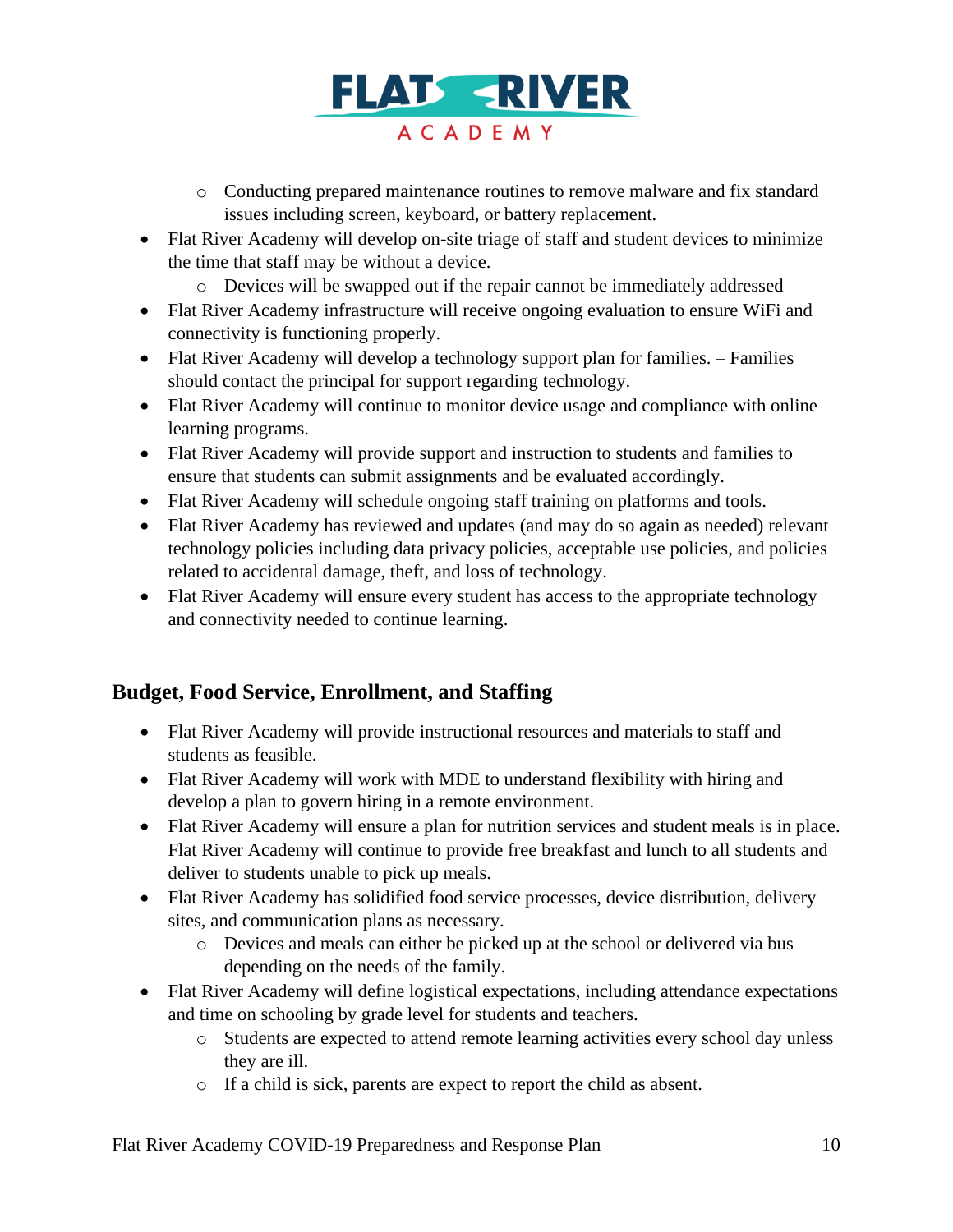

- $\circ$  Students in K-5<sup>th</sup> should expect to complete 3-5 hours of remote learning each day (this includes both online lessons, programs, reading and offline assignments.)
- $\circ$  Students in  $6<sup>th</sup> 8<sup>th</sup>$  grade should expect to complete 4-6 hours of remote learning each day (this includes both online lessons, programs, reading and offline assignments.)

## **Plan for Operating during Phase 4 of the Michigan Safe Start Plan**

#### **Phase 4 Safety Protocols**

### **Personal Protective Equipment**

The Academy will ensure compliance with the Personal Protective Equipment protocols identified as **"Required"** on page 22 of the Roadmap, including when and where staff and students are required to wear facial coverings.

- Bus drivers will check students' temperatures and ensure each student, who can medically tolerate one, has a facial covering upon students boarding the bus. Students showing a temperature above 100.4 degrees, will not be allowed to board the bus and parents will be contacted. Students who are dropped off by parents will be temperature checked and check for facial covering, if medically tolerated, before they exit the car. Facial masks will be available on school busses as well as at the front door of the school for any student, staff member, or visitor in need of a mask.
- The Academy will have Mask Exempt Forms available for parents and staff to fill out who can not medically tolerate facial covering or if the mask causes a communication barrier that impedes learning. Parents and students will not need to divulge their disability, but will need to indicate the reason for not wearing a face mask. These students and staff may wear a full-cover face shield in place of a mask. If a student or staff member indicates they can not medically tolerate a mask or face shield, then a doctor's note will be required to be exempt from the facial covering requirement.
- Teacher in grades 6-8 will be responsible to ensure facial coverings are worn by all students who can medically tolerate them in their classroom and in the hallways.
- All students in grades K-5 will remain with their classes throughout the school day and will not be required to wear a mask in the classroom. However, teachers will ensure all K-5 students will be required to wear a facial covering when in the hallway unless they cannon medically tolerate facial coverings.
- The Academy will systematically review all current plans (e.g. Individual Healthcare Plans, Individualized Education Programs, Individualized Family Service Plans, or 504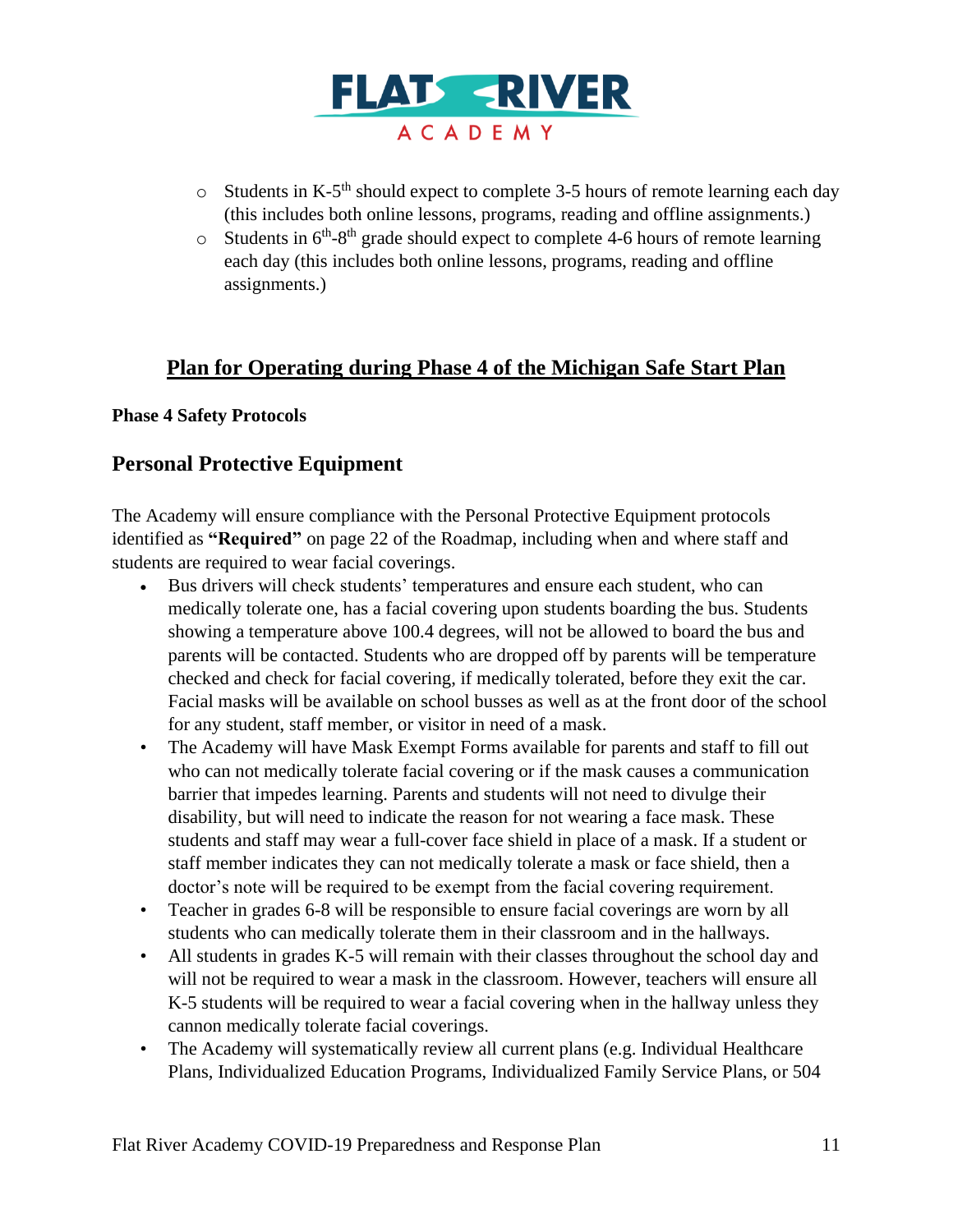

plans) for accommodating students with special healthcare needs and update their care plans as needed to decrease their risk for exposure to COVID-19.

- Staff who refuse to wear a facial covering, and do not provide medical documentation that they can not medically tolerate facial coverings, will be asked to leave the building and it will be considered a voluntary termination.
- Students who refuse to wear facial covers, and do not have medical documentation that they cannot medically tolerate facial coverings on file with the school, will be encouraged to comply to the Academy's facial covering policy. If students refuse to wear a facial covering after being encouraged to wear one, they will be sent home for the day and will be required to attend "facial covering safety training" with their parents before they may return. Students who continue to refuse to wear facial coverings or remove their facial covering after safety training are out of compliance with the school's code of conduct and may be required to appear before the board
- Flat River Academy will offer full . students/families and staff to self-identify as highrisk for severe illness due to COVID-19 a Families/staff may contact the school principal if they self-identify as high-risk for severe illness due to COVID-19 request reasonable accommodations to be made within the school. However, because of the small size of the Academy and limited resources, the Academy is unable to provide long-term alternative learning arrangements outside of the school or work reassignments.

# **Hygiene**

The Academy will ensure compliance with the Hygiene protocols identified as **"Required"** on page 22 of the Roadmap, including adequate supplies of soap, hand sanitizer, paper towels, tissues, signs and the teaching/reinforcing of hygienic behaviors.

- The Academy will provide adequate supplies to support healthy hygiene behaviors (including soap, hand sanitizer with at least 60% alcohol for safe use by staff and students, paper towels, tissues, and signs reinforcing proper handwashing techniques). Supplies will be replenished daily and frequently monitored to ensure they are always available.
- Students will be required to wash their hands/use hand sanitizer after using the restroom, before and after eating, after blowing their nose or coughing, after recess, anytime supplies are shared and upon entering the classroom.
- All students will undergo formal training by their classroom teacher on proper handwashing with soap and water for at least 20 seconds and/or the safe use of hand sanitizer that contains at least 60% alcohol. Proper hygiene will be modeled and reinforced daily by classroom teachers.
- All staff will be educated on how to cough and sneeze into their elbows, or to cover with a tissue. Used tissues should be thrown in the trash and hands washed immediately using proper hand hygiene techniques. This training will take place prior to the start of school.

Flat River Academy COVID-19 Preparedness and Response Plan 12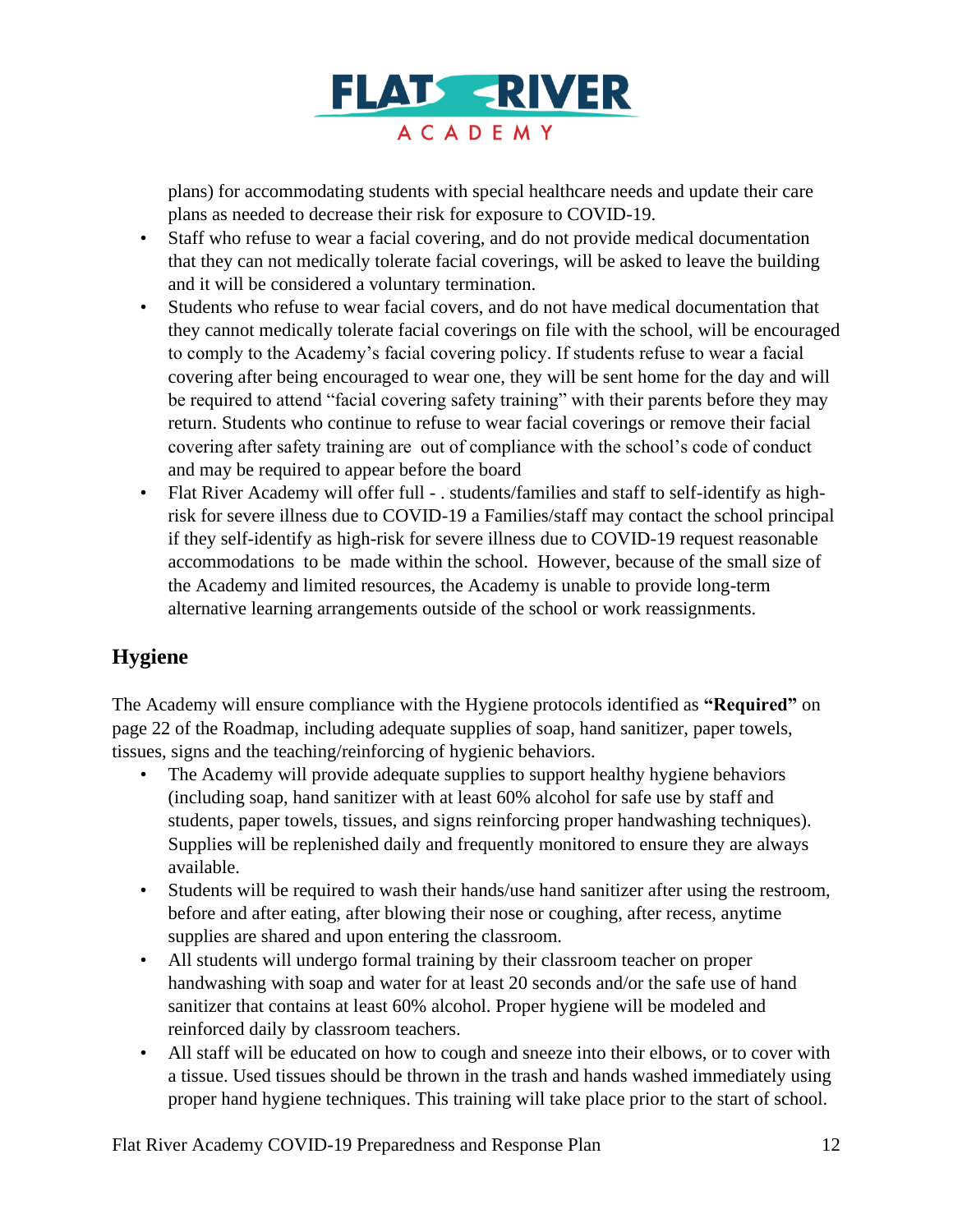

- Classroom teachers will provide formal training to students on how to cough and sneeze into their elbows, or to cover with a tissue. Used tissues should be thrown in the trash and hands washed immediately using proper hand hygiene techniques. Teachers will model and reinforce proper hygiene daily.
- Markings will be used at six foot intervals where line formation is anticipated.
- Social distancing floor/seating markings will be provided in waiting and reception areas.
- Signs will be posted on the doors of restrooms to indicate proper social distancing and hand hygiene techniques.
- Adult guests m entering the building will be screened for symptoms, wear a facial covering, and wash/sanitize hands prior to entering. Strict records, including date and time, will be kept of non-school employees or other visitors entering and exiting the building.

## **Spacing, Movement and Access**

- Flat River Academy will reduce class sizes to 16 to allow for more distancing within the classroom. While the Academy will actively encourage social distancing and space student desks apart, due to additional factors such as other furniture and walkways, strict social distancing is not practical while allowing for developmentally appropriate movement.
- In classrooms where large tables are utilized, students will be spaced as far apart as feasible.
- As feasible, teachers will arrange all desks facing the same direction toward the front of the classroom.
- Teachers will maintain six feet of spacing between themselves and students as much as possible.
- Family members or other guests are not allowed in the school building except under extenuating circumstances determined by school officials.
- The Academy will post signage to indicate proper social distancing.
- Markers will be used at six foot intervals where line formation is anticipated.
- The academy will provide social distancing floor/seating markings in waiting and reception areas.
- The Academy will post signs on the doors of restrooms to indicate proper social distancing and hand hygiene techniques.
- Adult guests entering the building will be screened for symptoms, wear a facial covering, and wash/sanitize hands prior to entering. Strict records, including date and time, will be kept of non-school employees or other visitors entering and exiting the building.

## **Screening Students and Staff**

Flat River Academy COVID-19 Preparedness and Response Plan 13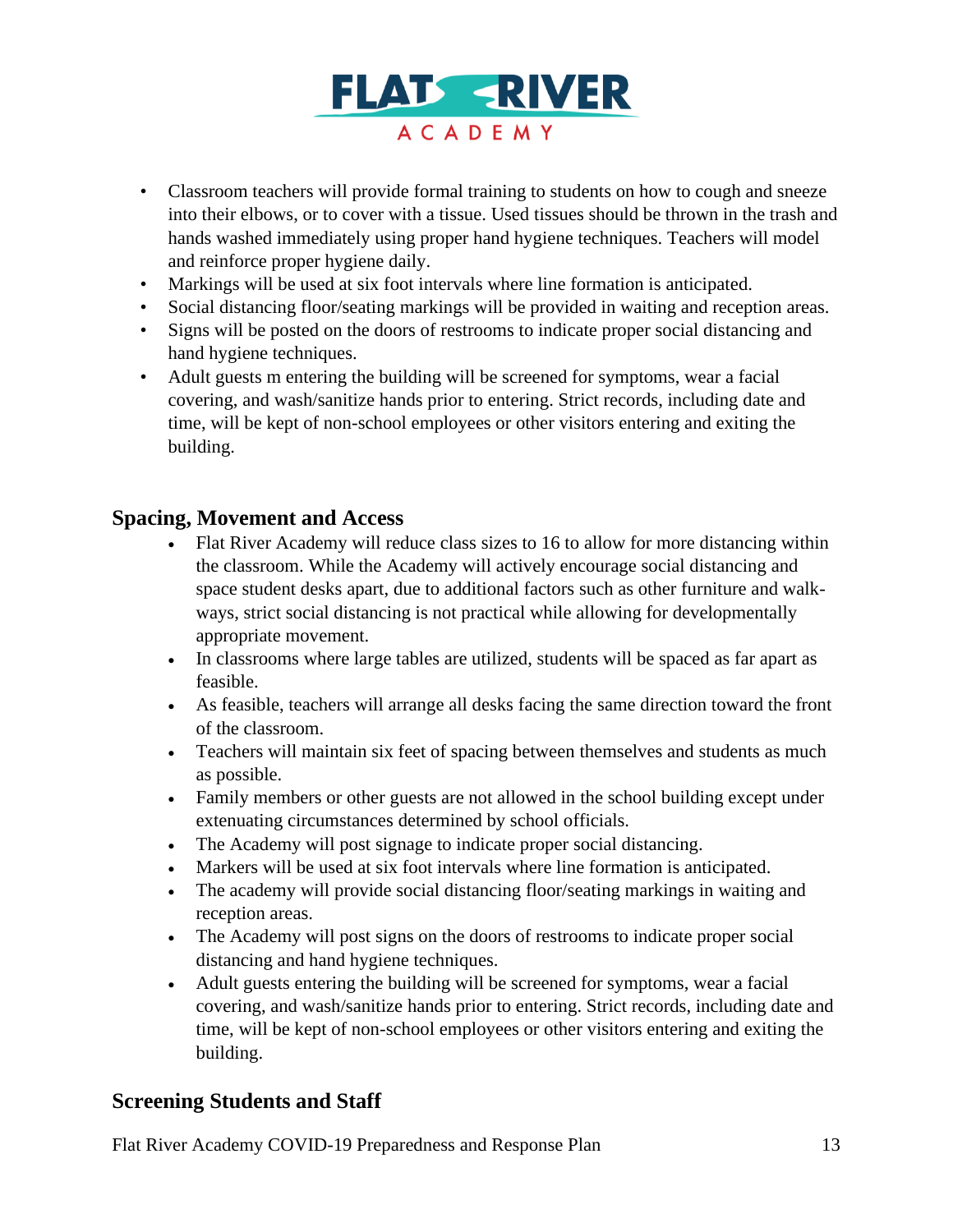

- The Academy has a designated quarantine room and a staff person to care for students who become ill at school.
- Students who become ill with symptoms of COVID-19 will be placed in an identified quarantine area with a surgical mask in place until they can be picked up.
- The identified school staff caring for ill children will wear a surgical mask, with the exception of students with special needs requiring aerosolized procedures in which an N95 mask is required.
- Symptomatic students will be sent home from school until they have tested negative or have completely recovered according to CDC guidelines.
- Staff will conduct daily self-examinations, including a temperature check, prior to coming to work. If they exhibit any respiratory or gastrointestinal symptoms, or have a temperature of 100.4 or greater, they will go home.

The Academy will screen all students and staff, and report positive cases to the local public health authority.

- Staff will self-check their temperature and answer a set of screening questions before reporting to work. If a staff member's responses suggest that the staff member has symptoms consistent with COVID-19, or may have been exposed to someone with COVD-19, the staff member will contact the school principal to receive guidance on what to do based on whether they are symptomatic for COVID-19 or have just potentially been exposed.
- Parents will be encouraged to take their students' temperatures before they go to the bus stop or arrive to school. Children exhibiting a fever should be kept at home. All students shall have a temperature screening prior to school entry each day. Bus drivers will do the temperature screen for each rider as the student boards the bus. In this case, riders do not need to have the temperature screening done again at school. When a student presents a temperature greater than 100.4 degrees, the child will return home or another designated place of care before they enter the bus or school. If a student with a fever must be transported on the bus, the student will be seated at the front of the bus, door side, apart from other students as much as possible. Upon arrival at school, the ill student will be escorted to the office where the student will be isolated as much as possible, and wait to be picked up by a parent or guardian. The Academy has a designated room, separate from the common space, to isolate students with a fever. This room will be utilized for any students identified with a fever at any point during the school day while they wait to be picked up.
- Per the parent handbook, which every parent will sign:
	- o Parents will report if their child has been exposed to someone with COVD-19 and will quarantine their child for 14 days.
	- o Students who exhibit a fever of 100.4 or above must receive a negative COVID-19 test result to return to school.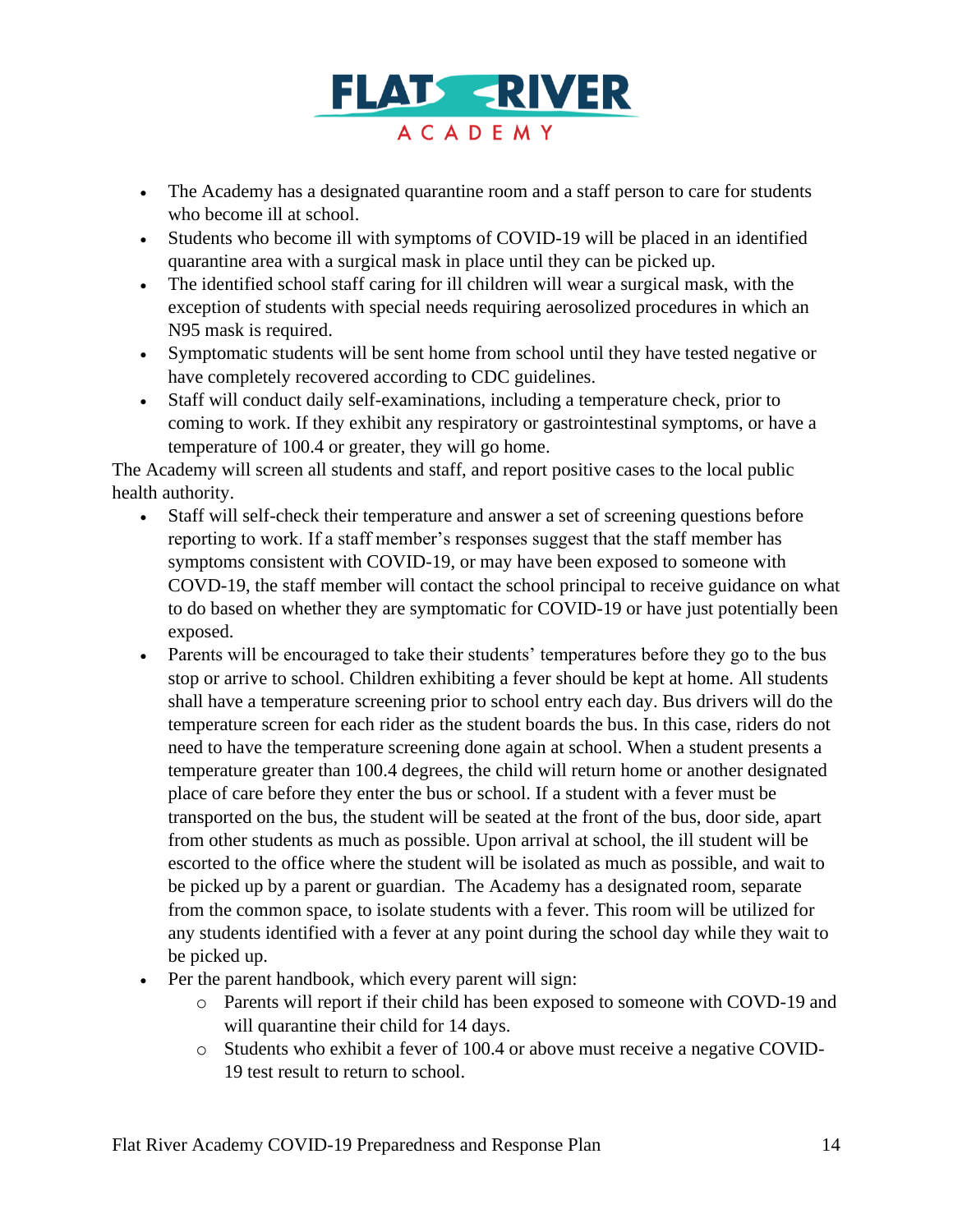

- o Parents will report to the school if their child tests positive for COVID-19. A negative COVID-19 test result will be required to return to school.
- o The Academy will send home notification to families in the event their child is exposed to another student who tests positive for COVID-19, at which point the entire class, including the classroom teacher, will be quarantined for 14 days and the students will receive distant learning as described in Phases 1-3 of this plan.

# **Responding to Positive Tests Among Staff and Students**

- Flat River Academy will:
	- o Cooperate with the local public health department if a confirmed case of COVID-19 is identified, and in particular, will collect the contact information for any close contacts of the affected individual from two days before he or she showed symptoms to the time when he or she was last present at the school.
	- o Notify local health officials, staff, and students immediately of any possible case of COVID-19 while maintaining confidentiality consistent with the Americans with Disabilities Act (ADA) and other applicable federal and state privacy laws.
		- The Local Health Department will initiate contact tracing, following regular public health practice. Anyone who was within close contact of the case (less than six feet apart for 15+ minutes) will be asked to self quarantine for up to 14 days after exposure. Local health officials, depending on situation, may identify other contacts who require quarantine. Schools can help the local health department by collecting data and contact information of those exposed.
		- Flat River Academy will provide staff with guidance on confidentiality laws and statutes that protect student and staff health information. Student communicable disease related information is protected health information. (Even if a family/ student acknowledges and publicly discloses a positive test, school staff and officials must not participate in discussions or acknowledge a positive test).
	- o Ensure that employees with a confirmed case of COVID-19 should only return to the workplace after they are no longer infectious. Local health officials will provide instruction about return to work, using the most current guidelines from the CDC for this determination.
	- o Cleaning staff should wear a surgical mask, gloves, and a face shield when performing cleaning of these areas
	- o Smaller areas such as individual classrooms will be closed for 24 hours before cleaning to minimize the risk of any airborne particles.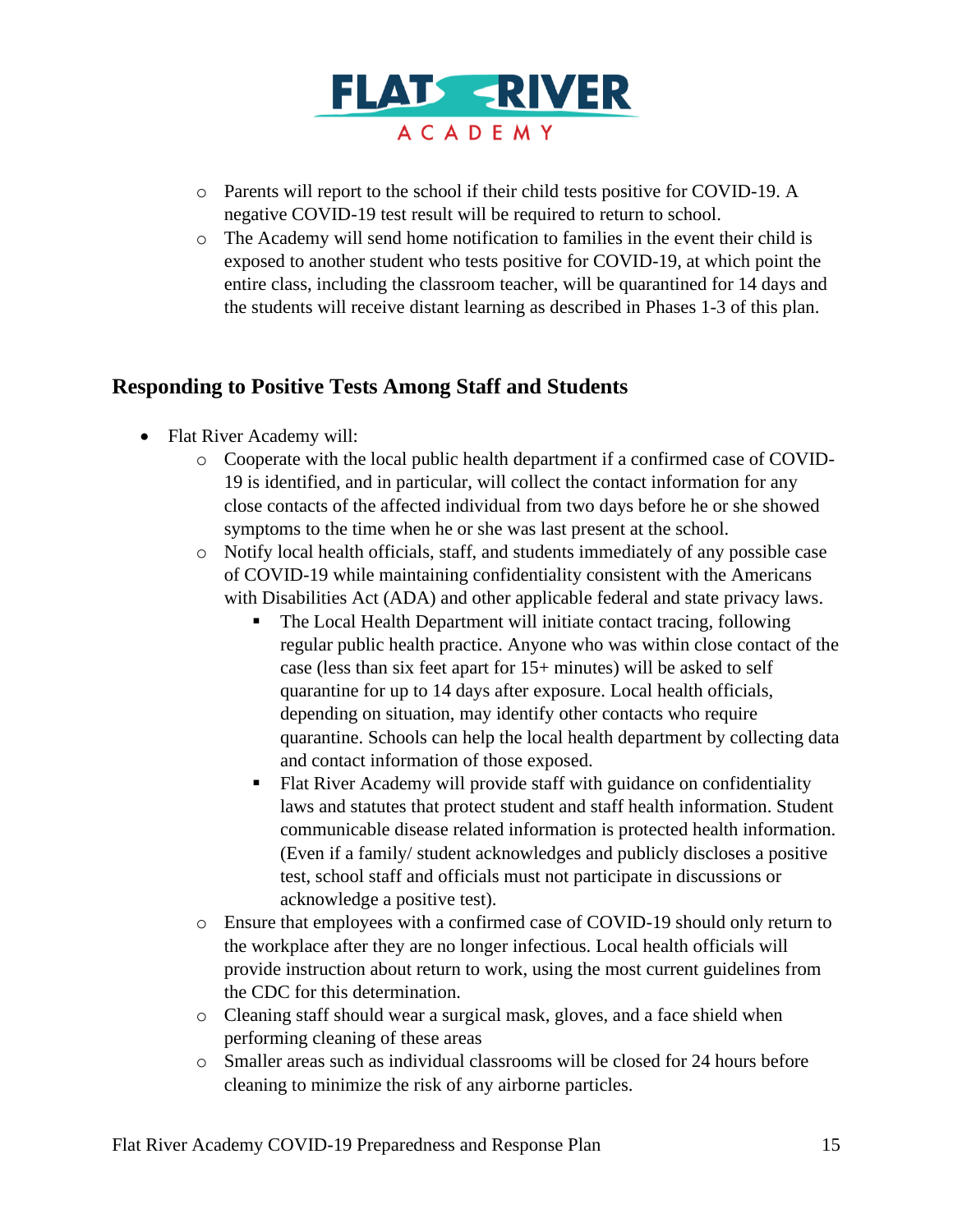

# **Food Service, Gathering, and Extracurricular Activities**

- The Academy will prohibit indoor assemblies that bring together students from more than one classroom.
- Flat River Academy will provide breakfast to all students in the classroom.
- Flat River Academy will provide lunch service in the cafeteria, and other designated areas and stagger lunches to only serve 1 class in 1 area at a time.

## **Athletic and Cleaning**

- The Academy will comply with all guidance published by Michigan High School Athletic Association (MHSAA) and the National Federation of State High School Associations (NFHS).
- Students, teachers, and staff will use proper hand hygiene techniques before and after every practice, event, or other gathering. Hand sanitizer will be readily available at the Academy front door. Every participant will confirm that they are healthy and without any symptoms prior to any event upon signing in at the event.
- All equipment will be disinfected before and after use by the coach.
- Inter-school competitions that are held will require facial coverings to be worn if school transportation is provided. Buses will be cleaned and disinfected before and after every use, as detailed in the subsequent "Busing and Student Transportation" section.
- Spectators will be allowed provided they have a facial covering and six feet of social distancing is maintained at all times. Staff members will be designated at the entry/exit door to prevent crowding.
- The coach will ensure each participant arrives with a clearly marked water bottle for individual use. If a bottle is not marked, the coach will write the participants name on the bottle. There will be no sharing of this equipment.
- Participants will be asked to refrain from Handshakes, fist bumps, and other unnecessary contact will not occur. Participants that do not comply will not be allowed to participate.
- Indoor weight rooms and physical conditioning activities that require shared equipment are suspended. Outdoor physical conditioning activities are allowed while maintaining social distancing.
- Large scale indoor spectator events are suspended. Large scale outdoor spectator or stadium events will be limited to 100 people, and people not part of the same household must maintain six feet of distance from one another. To attend an outdoor event, spectators must register before the event to attend.

## **Transportation**

• Students and staff will be required to use hand sanitizer before entering the bus. Hand sanitizer will be supplied on the bus.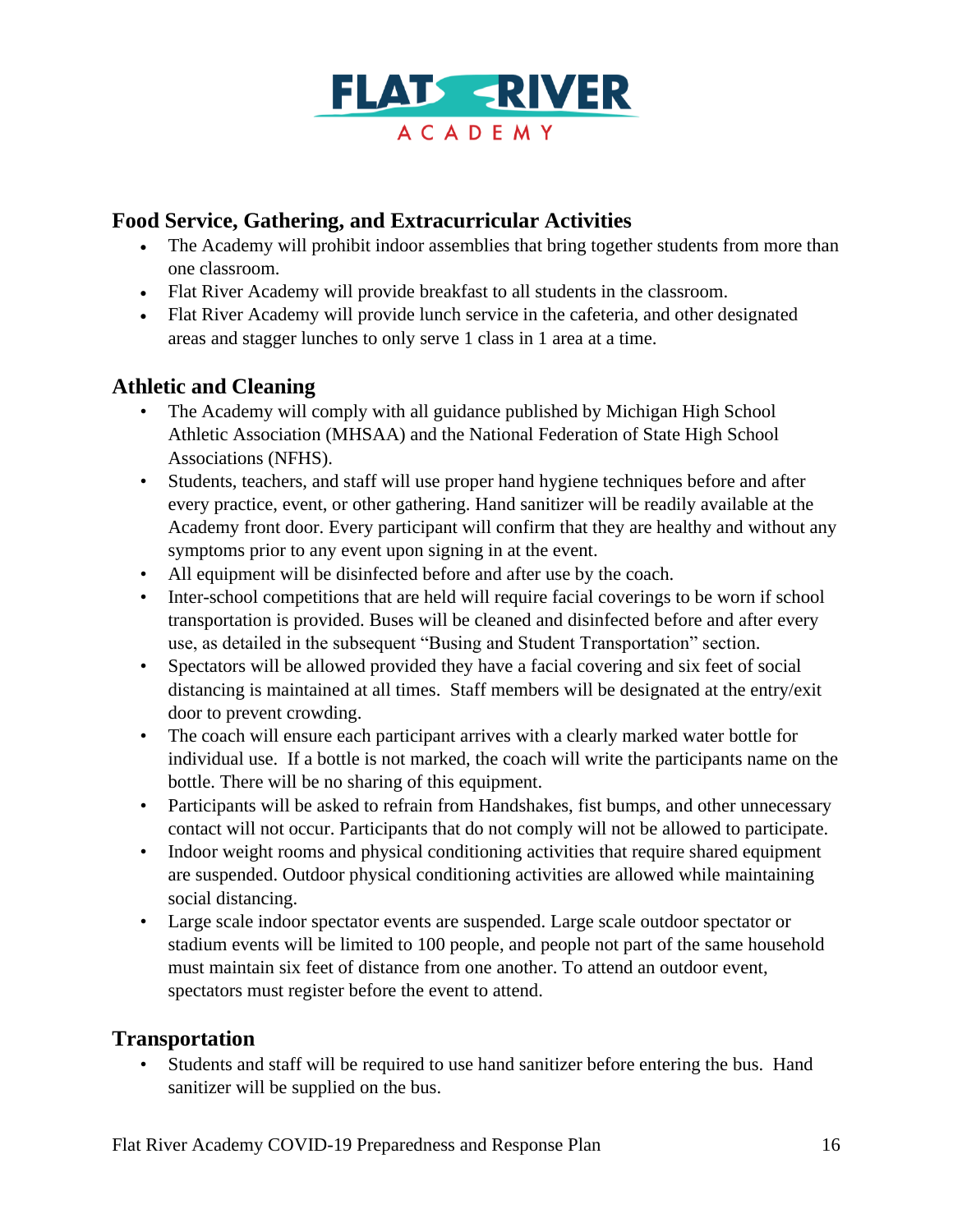

- The bus driver, staff, and all students in grades preK-12, if medically feasible, will wear facial coverings while on the bus. Note: there may be situations where it is not safe for the bus driver to wear a facial covering. Decisions about these situations should be made on a case-by-case basis with local public health officials.
- The bus driver will clean and disinfect transportation vehicles before and after every transit route.
- Children will not be present when a vehicle is being cleaned.
- The bus driver will clean and disinfect frequently touched surfaces in the vehicle (e.g., surfaces in the driver's cockpit, hard seats, arm rests, door handles, seat belt buckles, light and air controls, doors and windows, and grab handles) prior to morning routes and prior to afternoon routes.
- The bus drivers will clean, sanitize, and disinfect equipment including items such as car seats, wheelchairs, walkers, and adaptive equipment being transported to schools daily.
- Students are picked up at their homes or designated meeting location where parents must wait with their child until the bus arrives. In most cases the child will be able to return to their parent immediately. f a student with a fever must be transported on the bus, the student will be seated at the front of the bus, door side, apart from other students as much as possible. Upon arrival at school, the ill student will be escorted to the office where the student will be isolated as much as possible, and wait to be picked up by a parent or guardian. The Academy has a designated room, separate from the common space, to isolate students with a fever.
- If a student becomes sick during the day, they will not be allowed to return home on the bus. The students will wait in the designated room for ill students until a parent or guardian is able to pick the child up.
- If a driver becomes sick during the day, the driver must follow protocols for sick staff outlined above and will not return to drive students. A substitute bus driver will be called to take over the bus drivers duties.
- Weather permitting, the bus driver will keep doors and windows open when cleaning the vehicle and between trips to let the vehicles thoroughly air out.
- Weather permitting, The bus driver will consider keeping windows open while the vehicle is in motion to help reduce spread of the virus by increasing air circulation, if appropriate and safe.

Specifically identify which protocols on pages 22-28 that are identified as **"Strongly Recommended"** that the Academy will not implement.

# **Phase 4 Mental & Social-Emotional Health**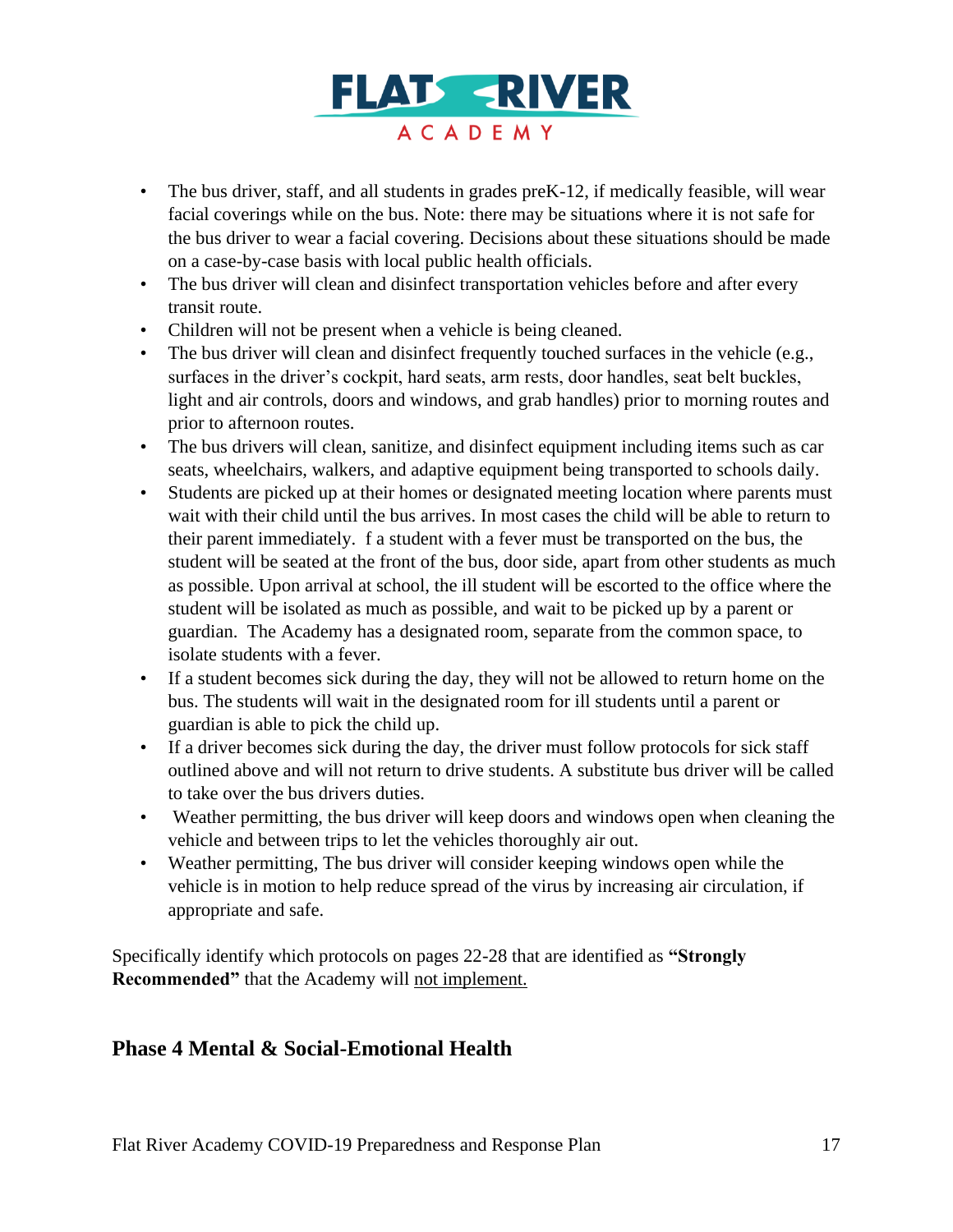

- Flat River Academy will implement a mental health screening for all students by a trained professional. The screening will be compliant with HIPAA and FERPA policies. Screening instructions (offered verbally to younger students) will provide age-appropriate and transparent disclosure of protocols in place to protect confidentiality while adhering to mandated reporting guidelines.
- Flat River Academy has established and communication guidelines to all staff regarding identification and rapid referral of at-risk students to appropriate building-level support teams. Teachers and staff members will report all students deemed to be at-risk to both the principal and Social worker for follow-up, additional support and monitoring.
- Flat River Academy staff will receive ongoing training/professional development as well as needed tools, resources, and implementation support, focused on a variety of topics, including: social-emotional learning, trauma-informed best practices, identification of students at risk, proper local referral protocols, and self-care to promote holistic wellness and resilience and to prevent burnout and vicarious trauma.
- Flat River Academy has established a comprehensive crisis management plan that leverages available internal and external/community-based resources, which can be activated efficiently as needed. Resources for students, staff and families will be made available on the school's website and also through phone and email to assist with crisis care. Resources listed will be from a variety of sources which may include: local community resources, state resources, mental health supports, online supports, school supports and local ISD supports.
- Flat River Academy will compile and regularly update comprehensive lists of wellness resources available to both staff and students that can be provided in conjunction with screening activities, and that reference school and community wellness resources. Resources for students, staff and families will be made available on the school's website and also through phone and email to assist with crisis care. Resources listed will be from a variety of sources which may include: local community resources, state resources, mental health supports, online supports, school supports and local ISD supports.
- Flat River Academy has established ongoing reporting protocols for school staff to evaluate physical and mental health status. Which includes: check-ins for staff members that remain at home during phases 1-3 and screenings for staff that enter the building to conduct essential work for the school.
- Flat River Academy will provide resources for staff self-care, including resiliency strategies.
- Flat River Academy has designated our school principal and social worker to act as Mental Health Liaisons to work across the school and coordinate with public health agencies and community partners.
- Flat River Academy with use MDE resources for student and staff mental health and wellness support.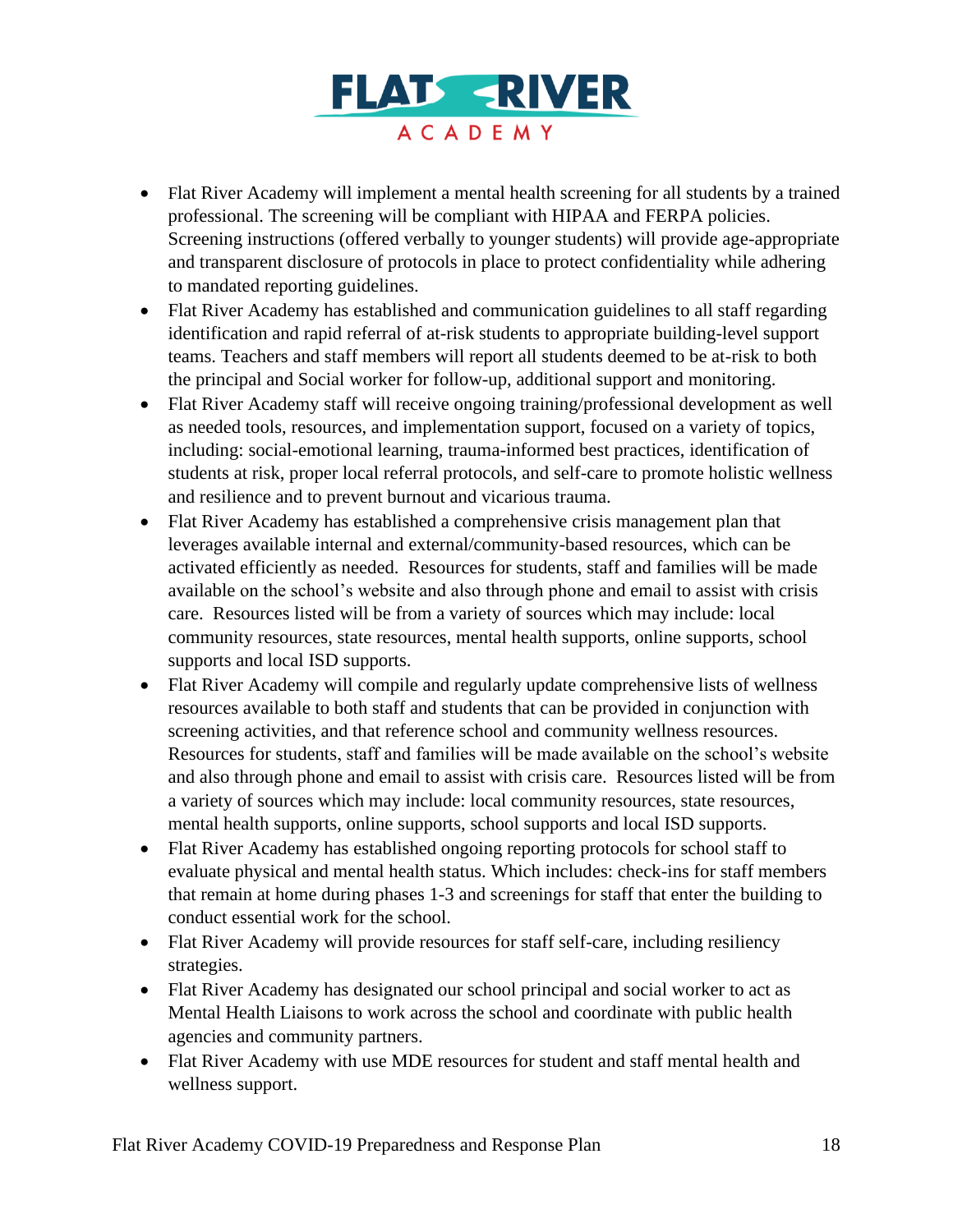

- Flat River Academy will activate communication channels for school stakeholders to address mental health concerns resulting from COVID-19 This will include (but not limited to): social media, website, email and school board meetings.
- Flat River Academy will communicate with parents and guardians, via variety of channels, return to school transition information through Return to Learn videos and resources that will be available on the schools website along with information in our school's back to school folder. This will include information regarding:
	- o Destigmatization of COVID-19.
	- o Understanding normal behavioral response to crises.
	- o General best practices of talking through trauma with children.
	- o Positive self-care strategies that promote health and wellness.

# **Phase 4 Instruction**

#### **Governance**

- Flat River Academy has a Return to Instruction and Learning working group, led by the Principal and includes teachers, staff members, parents and at least 1 member of the school board present. This group has and will:
	- o Gather feedback from families, teachers, students, and school leaders about their experiences with remote learning through online surveys and/or virtual focus groups or conversations.
	- o Revise the district's remote learning plan to incorporate feedback and input from stakeholders to improve its effectiveness.
	- o Share the district's remote learning plan with all involved stakeholders in case of a return to remote learning.

#### **Instruction**

- Flat River Academy will offer **full time in-person learning in phase 4 for all students** with the exception of a student or class quarantine, or school closure due to an outbreak or area risk level increase.
- Flat River Academy will integrate hybrid learning programs during in-person instruction and deliver standards-aligned curricula and high-quality instructional materials along

Flat River Academy COVID-19 Preparedness and Response Plan 19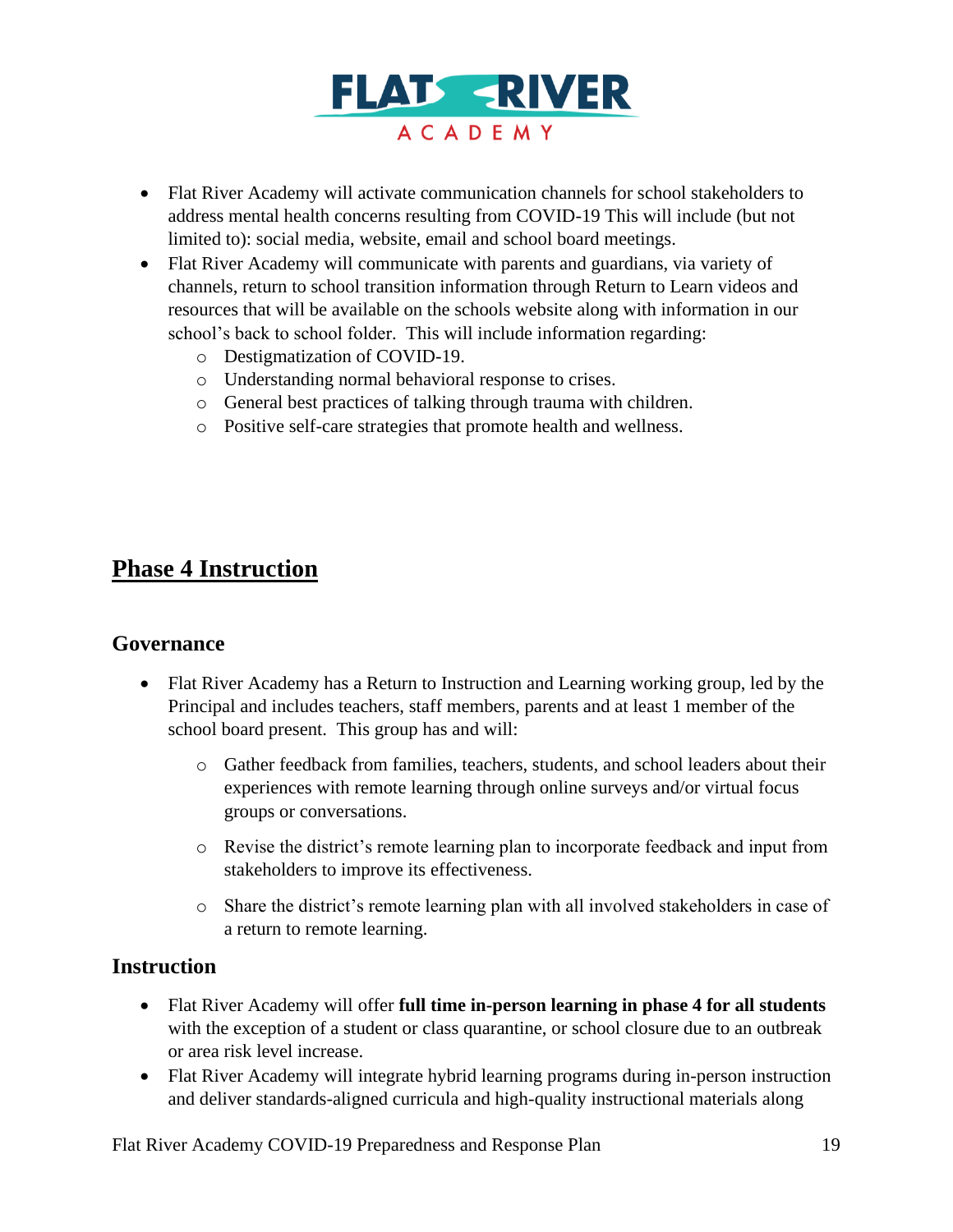

with in-person instruction and learning. This will give students the knowledge and confidence to complete remote learning as needed during the school year.

### **Communications and Family Supports**

- Flat River Academy will ensure that communication is available to reach every family and student in their home language through multiple modes: phone call and/or email, letters, video, social media, website to share:
	- o Expectations around the duration of the closure and reopening;
	- o Decisions about grade-level proficiencies, modes of assessment and feedback, daily instructional time, and estimated workload.
	- o Supports and resources for families to use at home, such as grade-specific activities and strategies for teaching and helping their child; and
	- o Training on accessing and using the school's digital systems and tools, and workshops for families to build digital literacy.

### **Professional Learning**

- Flat River Academy will provide adequate time for schools and educators to engage in:
	- o Intentional curriculum planning and documentation to ensure stability of instruction, whether school buildings are open or closed;
	- o Identify students who did not engage in remote learning and develop a plan to provide additional supports, if needed. Share data and concerns about each student's growth and needs with students' assigned teacher(s) for the 2020-2021 school year;
	- o Identify students who potentially need additional support; and
	- o Share knowledge and ideas around the use and effectiveness of digital tools and resources that support remote learning.
- Create a plan for professional learning and training, with goals to:
	- o Offer restorative supports for teachers and learning around equity and implicit bias, social-emotional learning, and culturally responsive education;
	- o Train school leaders and teachers thoroughly in the chosen digital systems and tools and their use.

## **Instruction**

- Flat River Academy will ensure that every student:
	- o Has access to standards-aligned, grade level instruction, including strategies to accelerate student learning;
	- o Is assessed to determine student readiness to engage in grade-level content; and

Flat River Academy COVID-19 Preparedness and Response Plan 20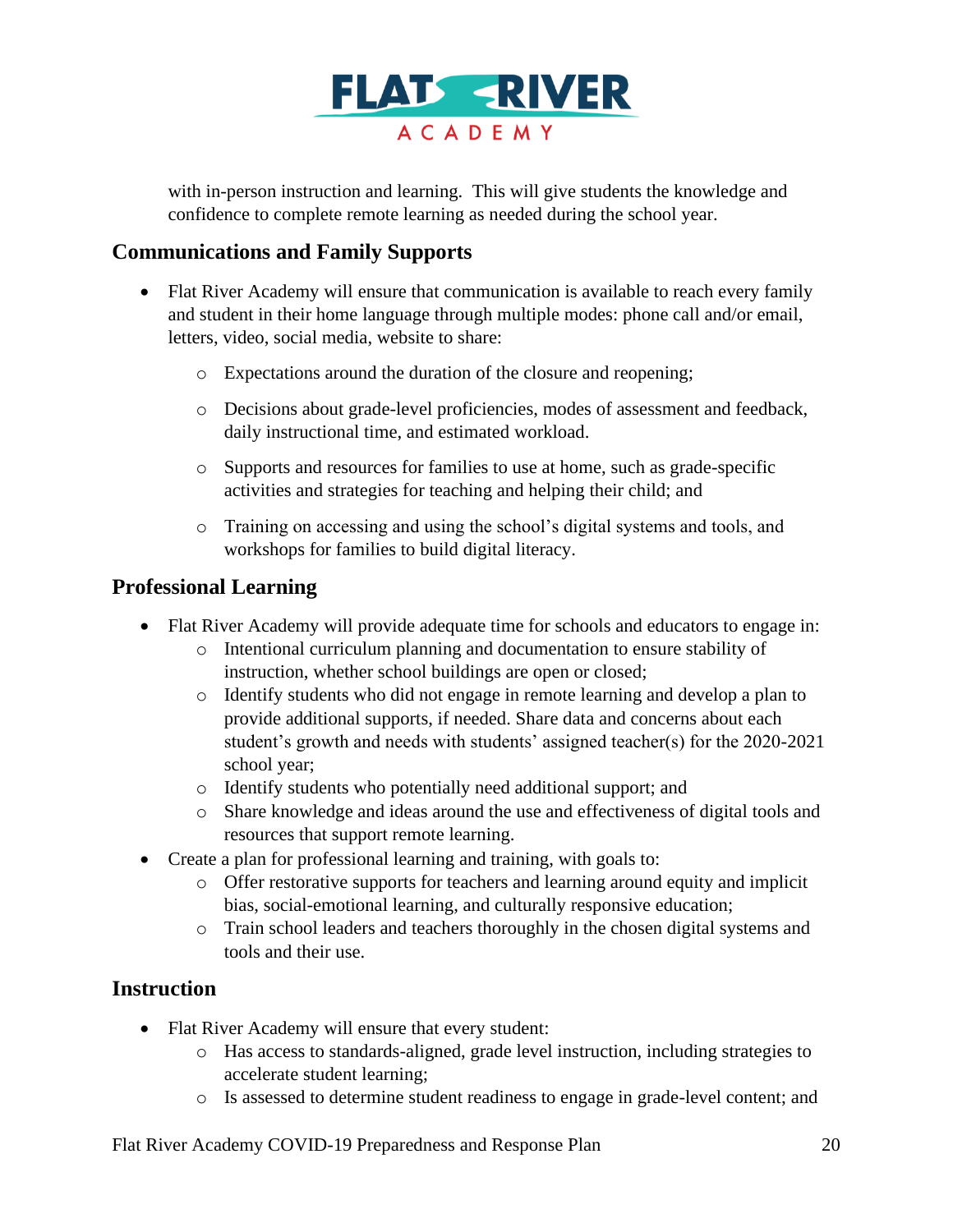

- o Is offered scaffolds and supports to meet their diverse academic and social emotional needs.
- Flat River Academy will conduct checkpoints around curriculum pacing and ongoing monitoring of student progress, specifically honing in on the growth of students who need acceleration.
- Flat River Academy will review student data to identify overall trends and gaps in student learning to design systemic supports and interventions.
- Flat River Academy will conduct a review of each students' IEP in partnership with teachers and parents to reflect each student's evolving needs based on time away from associated services including OT, PT, and Speech while school buildings were closed.
- Flat River Academy will procure any additional standards-aligned tools or materials to support differentiation, intervention, and remote learning, based on students' needs.
- Flat River Academy will set expectations for schools and teachers to integrate high quality digital tools and resources that are appropriate and sustainable at each grade level, to increase teachers' and students' familiarity with online learning in case of a return to remote instruction.
- Flat River Academy offered summer school in the summer of 2020 to support students in need of additional support.
- Flat River Academy will communicate regularly with families in their home language about their child's progress and the targeted plans for students in need of additional support.

# **Phase 4 Operations**

**Facilities** (Before Schools Reopen for In-Person Instruction)

- Flat River Academy will:
	- o Audit necessary materials and supply chain for cleaning and disinfection supplies.
	- o Coordinate with Local Emergency Management Programs (LEMP) and/or other resources for support with procurement of cleaning and disinfection supplies.
	- o Provide school-level guidance for cleaning and disinfecting all core assets including buildings and playgrounds. Frequently touched surfaces should be cleaned several times a day.
	- o Alert school-based custodial and infection control staff of any changes in recommended cleaning guidelines issued by OSHA and/or CDC. It is expected that this guidance will be updated in real-time based on the status of community spread across local geographies.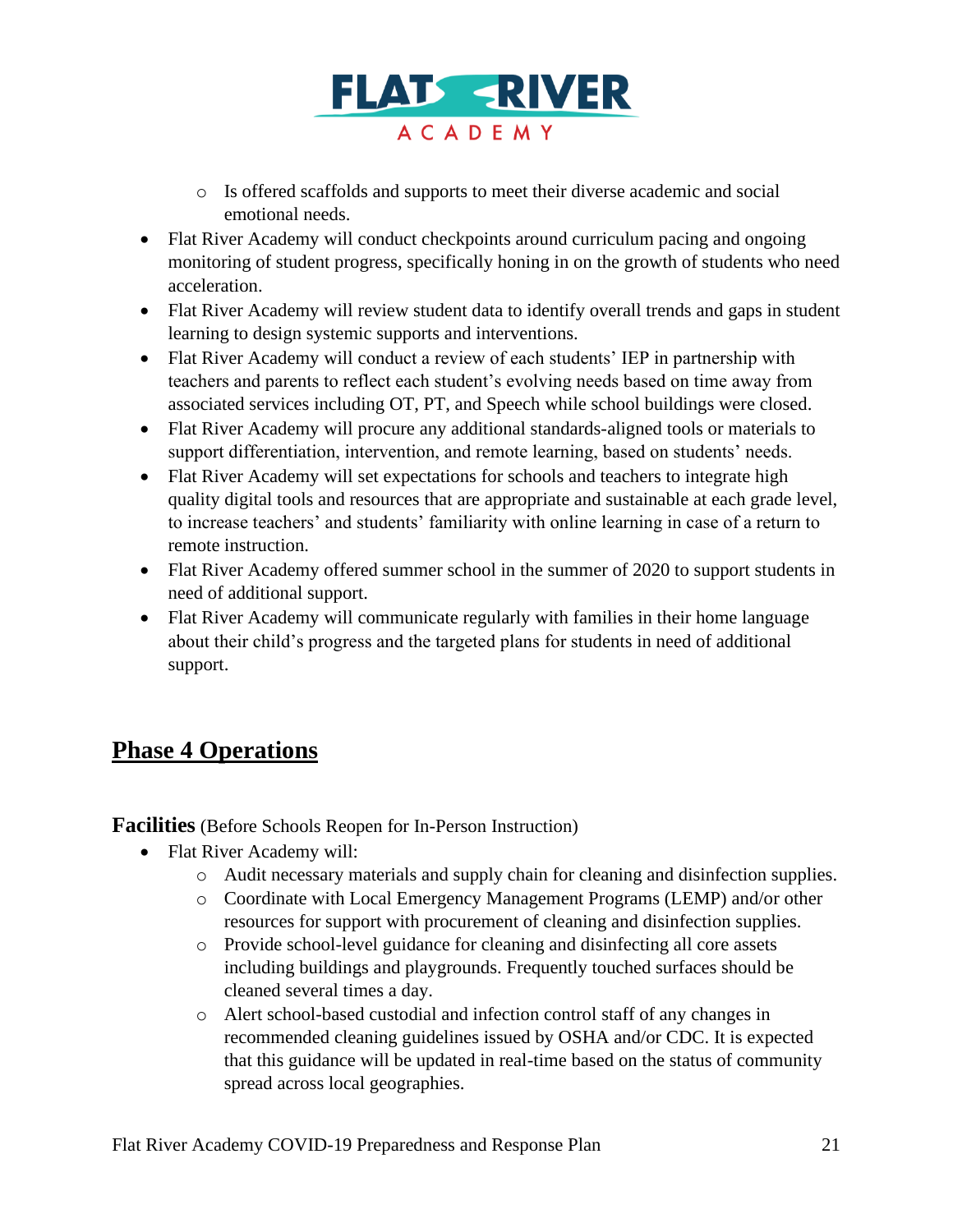

- o Encourage custodial and facilities staff to review and make actionable district guidance regarding cleaning and disinfection.
- o Provide advanced training for custodial staff.
- o Continue to deep cleaning over the summer.
- o Audit all school buildings with a focus on:
	- How many classrooms are available;
	- The size of each classroom;
	- Additional spaces that are available (e.g., gym, lunchroom, auditorium); and
	- The ventilation in each classroom.
- o Audit school security protocols to decide if any process changes need to be implemented.
- o Maintain facilities for in-person school operations.
- o Check HVAC systems at each building to ensure that they are running efficiently.
- o Change air filters regularly
- o Have custodial staff will distribute wastebaskets, tissues, and CDC-approved soap to every office and classroom so that these materials can be used upon entry and exit into any discrete location and during travel between sites.
- o Use signage about frequent handwashing, cough etiquette, and nose blowing should be widely posted, disseminated, and encouraged through various methods of communication.
- o Have custodial staff follow guidance from the CDC about the use of facial coverings and special respirators at use when performing cleaning duties.
- o Have the school's principal conduct and document a facility walk-through with the custodial services team to ensure that the classrooms, common spaces, and the exterior are ready for staff and students.
- o Procure level-1 facial coverings for low income students, and students with special needs.
- o Procure level-1 facial coverings for teachers, including those with a transparent front for K-5 teachers
- o Procure level-1 surgical masks for cleaning and janitorial staff.
- If school is closed:
	- o Activate school cleaning and disinfection protocols according to the CDC School Decision Tree. Custodial staff should wear surgical masks when performing cleaning duties.
	- o Maintain facilities for resumption of school operations.

#### **Budget, Food Service, Enrollment, and Staffing (Before Schools Reopen for In-Person Instruction)**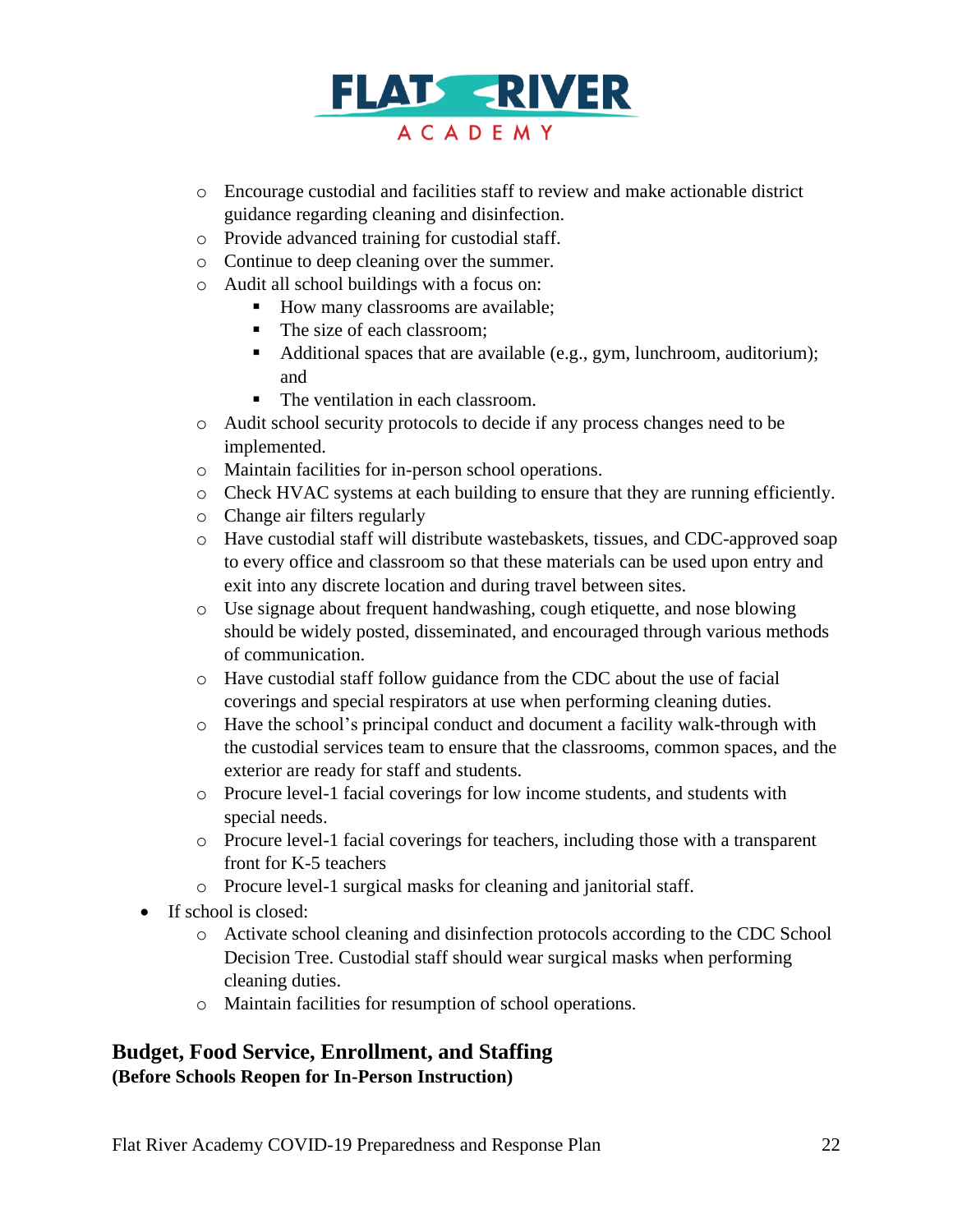

- Flat River Academy will assess Student Arriving and Departure Protocols.
- Flat River Academy will conduct staff and student outreach to understand who is coming back.
- Flat River Academy has conducted staff outreach and all staff members are returning at this time. A plan has been made in the event that a staff member decides to not return due to high risk.
- Flat River Academy will reach out to families of students self-identified as high risk to determine appropriate in-school accommodations or alternative instruction opportunities.
- Flat River Academy will assess need for new or additional positions with a specific focus on student and staff wellness, technology support, and other COVID-19 related needs.
- Flat River Academy does not have a union so decisions will be made with input from stakeholders.
- A plan will be made for redeploying underutilized staff to serve core needs in the event of a closure or to address needs due to COVID-19.
- Flat River Academy will communicate any student enrollment or attendance policy changes with school staff and families.
- Flat River Academy will provide guidance to school leaders for recruiting, interviewing, and hiring staff remotely.
- Flat River Academy will seek and provide guidance on use of CARES Act funding for key purchases (e.g., cleaning supplies).
- Flat River Academy will coordinate services with related service providers, in the school and community, to identify and address new student and adult needs.
- Flat River Academy keeps an inventory of how many substitute teachers are available.
- Flat River Academy will provide school communications to all relevant stakeholders (i.e., families, school staff) and include updates across all policies and procedures.
- Flat River Academy will verify that student and staff handbooks and planners are printed and ready for distribution and/or are available digitally. Create a master list of any changes to distribute at the first staff meeting.
- Flat River Academy will consult legal counsel to preemptively address liability questions, related concerns, or vendor issues relative to COVID-19 and share with staff members and the school board.
- Flat River Academy will plan for changing enrollment patterns, new staffing needs, and resource constraints or additional dollars.
- Flat River Academy will orient new school staff to any operational changes.
- Flat River Academy will create master teaching schedules, student and faculty arrival/dismissal schedules, bus schedules, lunch schedules for staff and students, and bell schedules with safety protocols in mind.
- Flat River Academy will collaborate with food service staff to ensure any necessary food handling changes are implemented based on local public health guidance.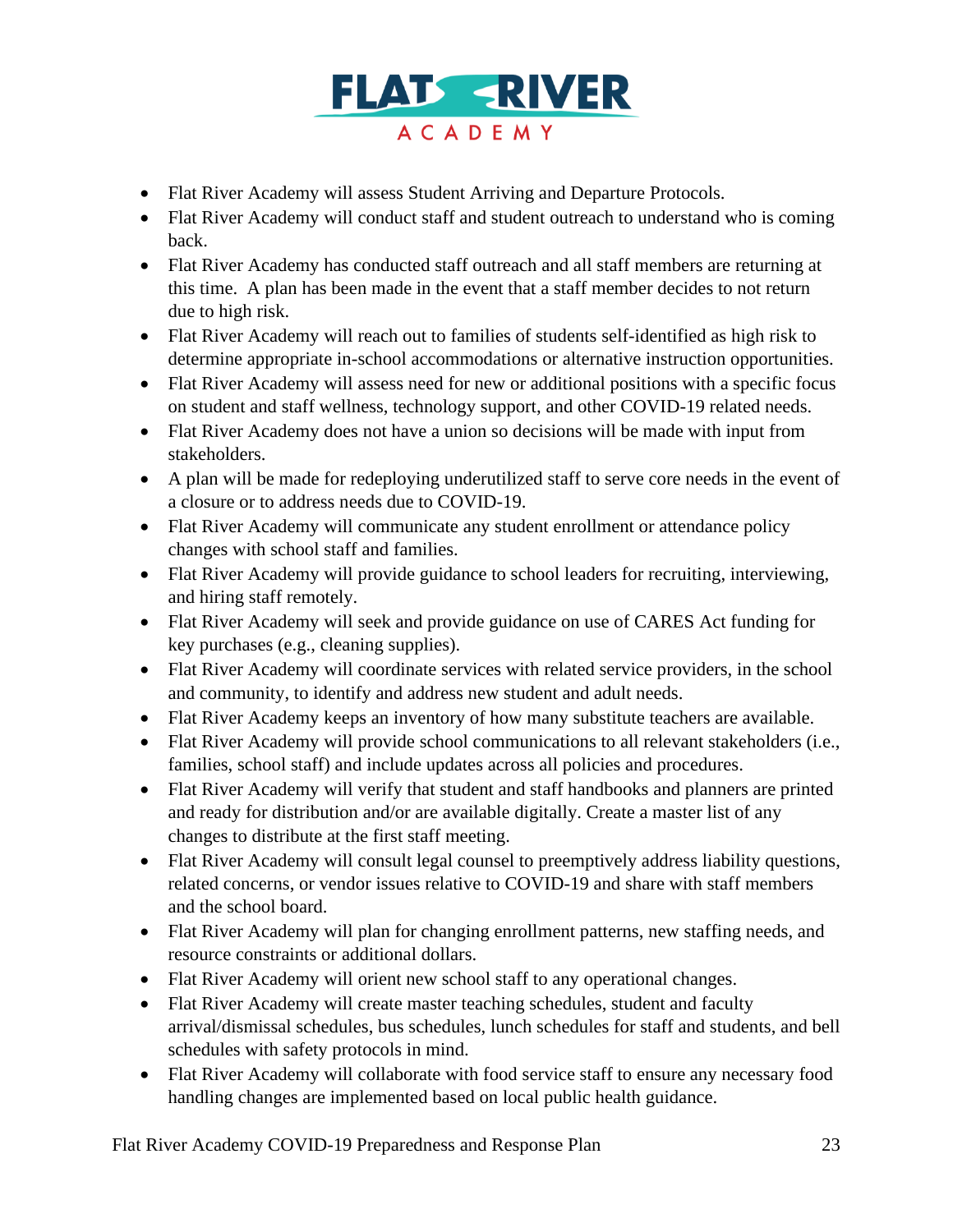

# **Technology**

- Flat River Academy will survey families to collect information about the numbers, types, and condition of devices used in their homes to support remote learning.
- Flat River Academy has designated the school's principal as the single point of contact in each school to plan and communicate with district technology teams.
- Flat River Academy will develop a district technology plan. Flat River Academy will provide training and support for educators to adapt remote learning for the classroom. This will include:
	- o Google Classroom
	- o Skyward SMS
	- o Online engagement
	- o Curriculum specific supports
- The school's principal will act as the technology leader and ensure that parents and teachers have contact information to receive support including providing technology support to families.
- Flat River Academy has developed district-wide procedures for return and inventory of district-owned devices as part of a return to school technology plan. The procedures include:
	- o Safely bagging devices collected at schools;
	- o Sanitizing the devices prior to a repair or replacement evaluation;
	- o Ordering accessories that may be needed over the summer; and
	- o Conducting prepared maintenance routines to remove malware and fix standard issues including screen, keyboard, or battery replacement.
- Flat River Academy will develop on-site triage of staff and student devices to minimize the time that staff may be without a device.
	- o Devices will be swapped out if the repair cannot be immediately addressed
- Flat River Academy infrastructure will receive ongoing evaluation to ensure WiFi and connectivity is functioning properly.
- Flat River Academy will develop a technology support plan for families. Families should contact the principal for support regarding technology.
- Flat River Academy will schedule ongoing staff training on platforms and tools.
- Flat River Academy has reviewed and updates (and may do so again as needed) relevant technology policies including data privacy policies, acceptable use policies, and policies related to accidental damage, theft, and loss of technology.

# If Temporarily Closed for In-Person Instruction (outbreak or quarantine)

• Flat River Academy will: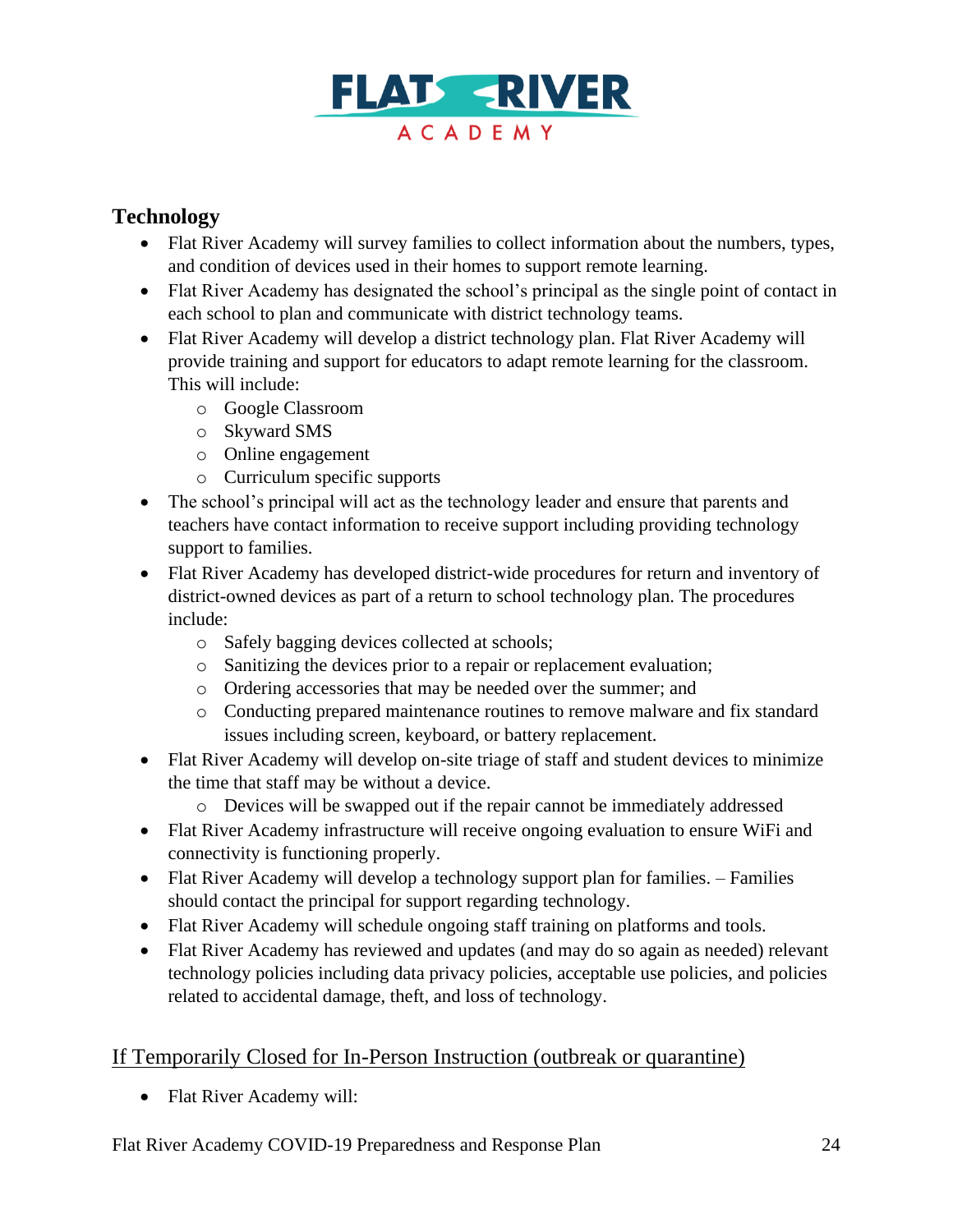

- o Deploy digital learning devices and move to virtual learning.
- o Communicate consistent procedures for return and inventory of school owned devices as part of a return to school technology plan. The procedures include:
	- Safely bagging devices collected at schools;
	- Transporting them to a central location;
	- Sanitizing the devices prior to a repair or replacement evaluation;
	- Conducting prepared maintenance routines to remove malware and fix standard issues including screen, keyboard, or battery replacement.
- o Ensure that school and community access points and wired network devices are functional.

#### When In-person Instruction Resumes

- Flat River Academy will:
	- o Organize and centralize online resources that were created, published, or distributed by teachers and others during the closure period.
	- o Compile technology-facing lessons learned for inclusion in the district's updated remote learning plan.
	- $\circ$  Review issue tracking and inventory results frequently as a way of understanding the quality and progress of technology processes at Flat River Academy.
	- o Continue infrastructure evaluations until all issues are resolved.
	- o Identify chronic technology issues that arose during the school closure period and use them to begin the development of a long-term technology maintenance plan.

## **Transportation**

(Before Schools Reopen for In-Person Instruction)

- Flat River Academy will inventory buses, contractors, including any vehicles used for transporting students to/from school or to other school events, and students riding buses.
- Families will be called to determine if they will be using the school bus for transportation. The school has 3 busses available for transporting students.
- Flat River Academy will utilize a staggered start to the school day to reduce bus loads and the length of time students spend on the bus. This will allow for social distancing between families and more consistent mask compliance.
- Flat River Academy will discuss with bus drivers to determine who will return and their risk level.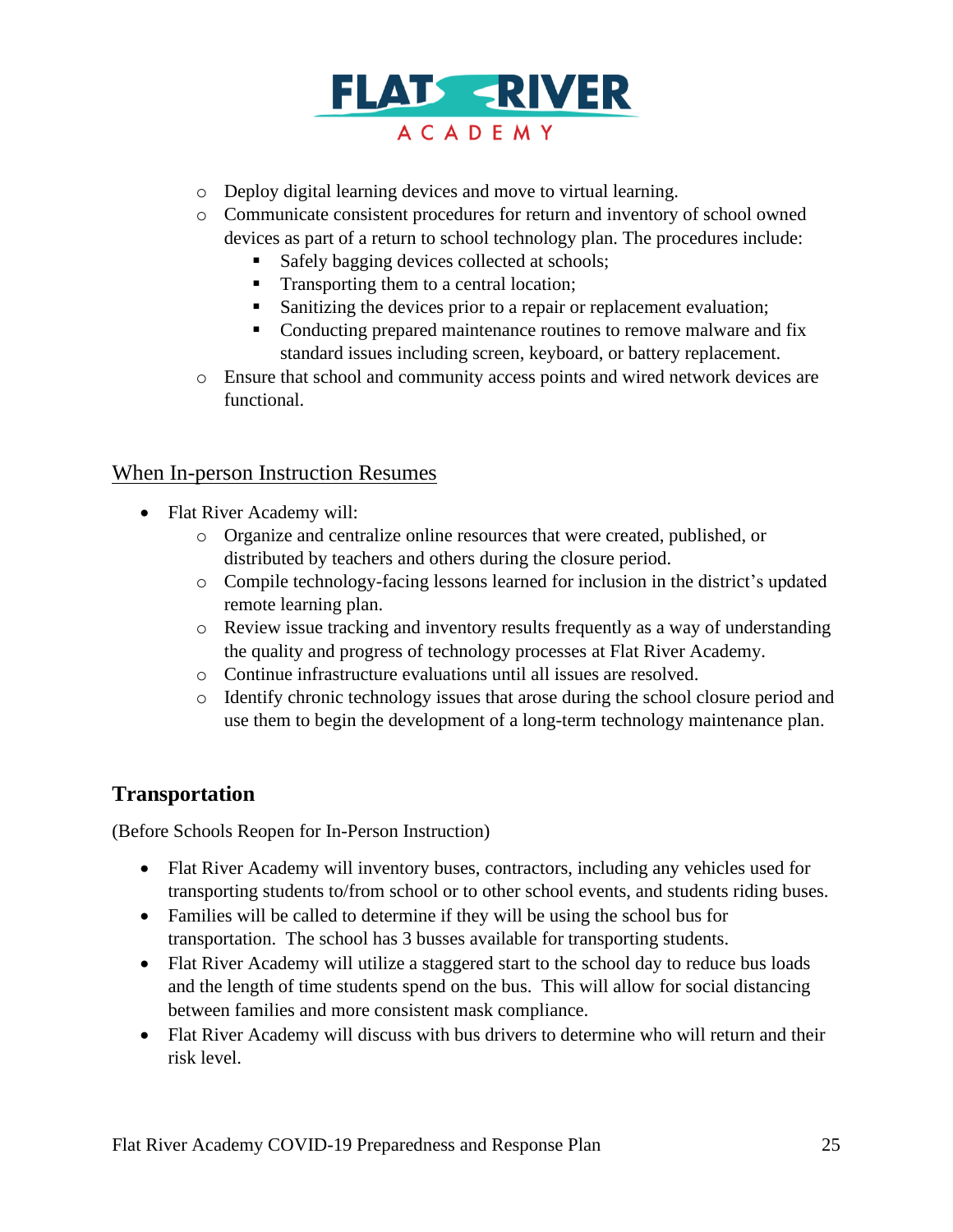

- o At this time all of Flat River Academy's bus drivers are planning to return. An additional substitute bus driver or plan will be made to address possible absences or discontinued employment.
- Flat River Academy will finalize bus procedures for bus drivers and students that are informed by public health protocols.
- Flat River Academy will encourage close collaboration between transportation and IEP teams to monitor changes to students' IEPs and implement accordingly.
- In the event of a temporary closure, Flat River Academy may use their buses to transport needed food and supplies to students that need access.

# **Plan for Operating during Phase 5 of the Michigan Safe Start Plan**

# **Phase 5 Safety Protocols**

# **Personal Protective Equipment**

- Facial coverings or shields will be worn by staff in common areas except during meals. Facial coverings may be homemade or disposable level-one (basic) grade surgical masks or shields. Any staff member who cannot medically tolerate a facial covering should not wear one. Any staff member that is incapacitated or unable to remove the facial covering without assistance, should not wear a facial covering.
	- o K-5 and special education teachers should consider wearing clear masks or shield.
	- o Homemade facial coverings should be washed daily.
	- o Disposable facial coverings should be disposed of at the end of each day.
	- o In the event that a face mask causes a significant communication barrier or is not medically tolerated, a staff member may sign a form to wear a face shield instead. In the event a face shield cannot be tolerated, the staff member will need a note from a doctor excusing them from wearing a face covering.
- Facial coverings will always be worn in hallways and common areas by  $K-8<sup>th</sup>$  grade students in the building except for during meals. Any student that is unable to medically tolerate a facial covering should not wear one. Any student that is incapacitated or unable to remove the facial covering without assistance, should not wear one. Facial coverings may be homemade or disposable level-one (basic) grade surgical masks.
- Social distancing and cohorting will practiced and enforced, therefore facial coverings for students in grades  $K-8<sup>th</sup>$  grade are encouraged but not required while in the classroom.
	- o Homemade facial coverings should be washed daily.
	- o Disposable facing coverings should be disposed of at the end of each day.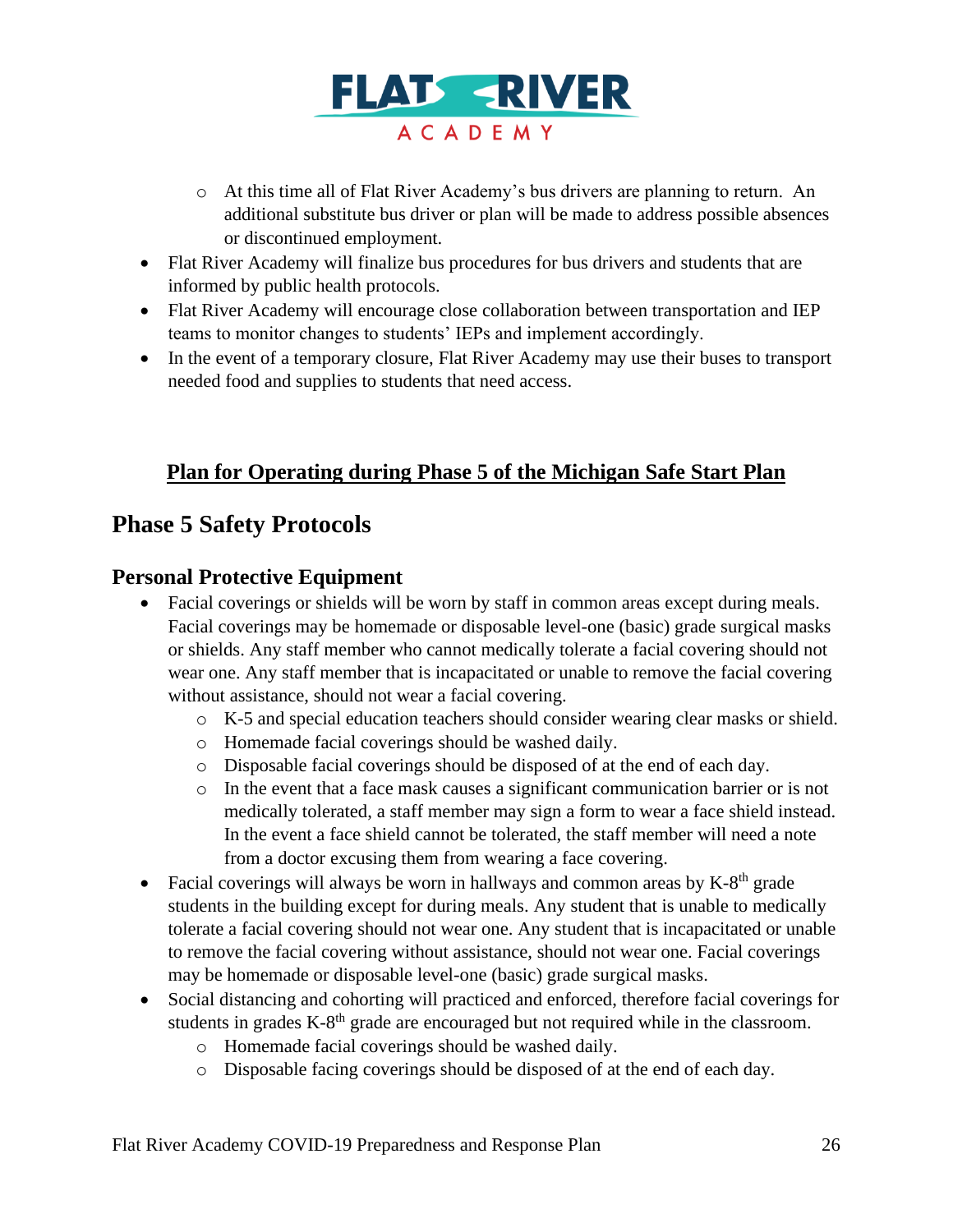

o In the event that a face mask causes a significant communication barrier or is not medically tolerated, a parent may sign a form to have their child wear a face shield instead. In the event a face shield cannot be tolerated, the student will need a note from a doctor excusing them from wearing a face covering.

# **Hygiene**

- Flat River Academy will continue to:
	- o Provide adequate supplies to support healthy hygiene behaviors (including soap, hand sanitizer with at least 60% alcohol for safe use by staff and students, paper towels, tissues, and signs reinforcing proper handwashing techniques).
	- o Teach and reinforce handwashing with soap and water for at least 20 seconds and/or the safe use of hand sanitizer that contains at least 60% alcohol.
	- o Educate staff and students to cough and sneeze into their elbows, or to cover with a tissue. Used tissues should be thrown in the trash and hands washed immediately using proper hand hygiene techniques.
	- o Students should wash their hands or use hand sanitizer after changing any classroom; teachers in the classroom should wash their hands or use sanitizer every time a new group of students enters their room.

## **Spacing, Movement and Access**

- Flat River Academy will continue to:
	- $\circ$  Provide students with extra spacing in the classroom especially when working independently.
	- o Cap class sizes at 16 to allow more space for students.
	- o Utilize desks instead of tables for individual work. Some tables may return to the classroom for small group activities when appropriate.
	- o Encourage a desk formation that limits the spread of COVID-19.
	- o Have teachers and staff make an effort to maintain six feet of spacing between themselves and students as much as possible.
	- o Post signage to indicate proper social distancing.
	- o Use markings to help students understand social distance spacing in areas where a line may occur.

# **Screening Students, Staff, and Guests**

• Flat River Academy will continue to: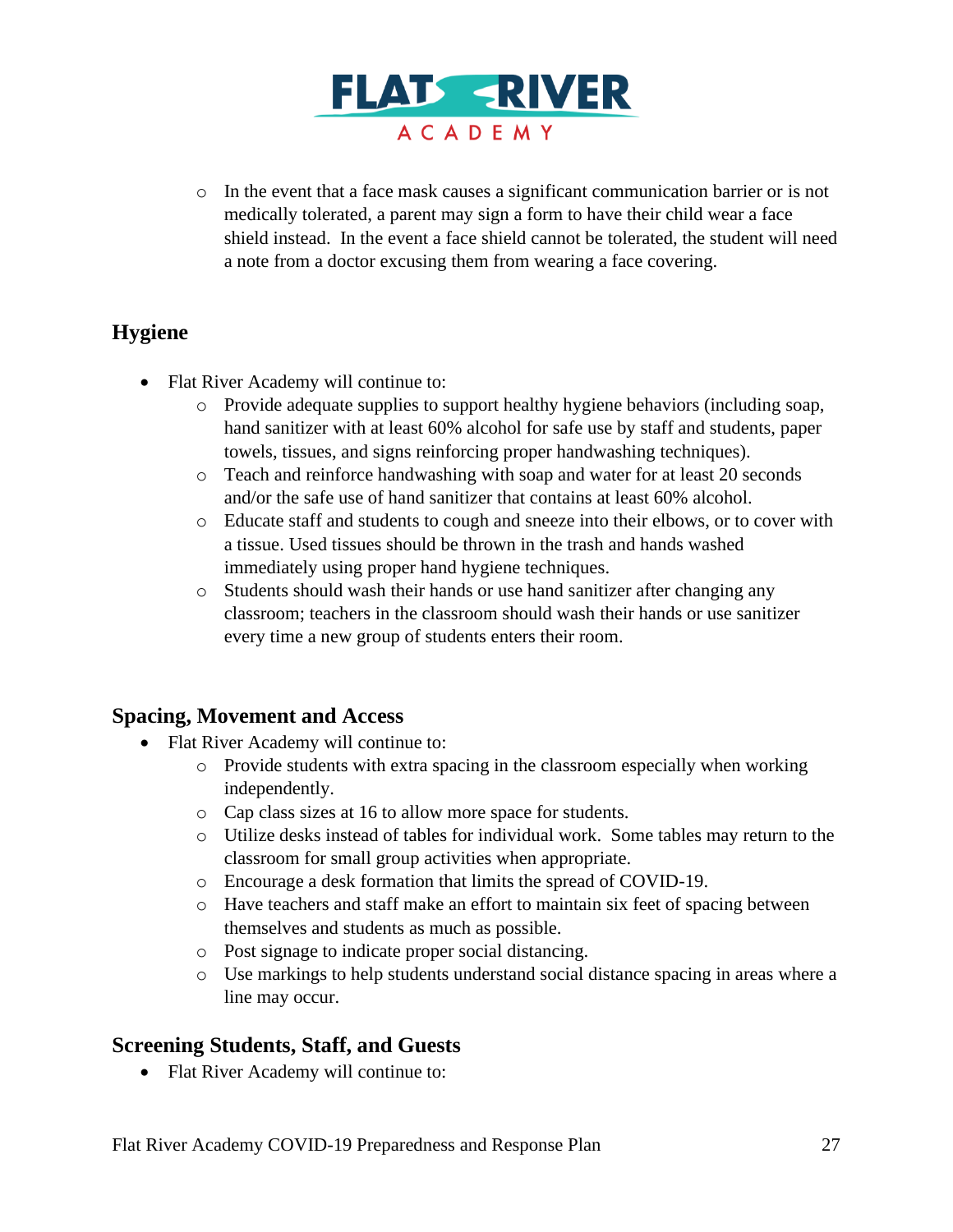

- o Have a designated a quarantine area and a staff person to care for children who become ill at school.
- o Place students who become ill with symptoms of COVID-19 at school in the identified quarantine area with a surgical mask in place until they can be picked up. Identified school staff caring for these children should wear a surgical mask, with the exception of students with special needs requiring aerosolized procedures in which an N95 mask is required.
- $\circ$  Insist that symptomatic students sent home from school be kept home until they have tested negative or have completely recovered according to CDC guidelines.
- o Keep strict records, including date and time, should be kept of non-school employees or other visitors entering and exiting the building.

# **Testing Protocols for Students and Staff and Responding to Positive Cases**

- Flat River will continue to:
	- o Have students who develop fever or become ill with symptoms of COVID-19 at school should wear a mask and be transported by their parent/guardian, emergency contact, or ambulance, if clinically unstable, for off-site testing.
	- o Have staff who develop fever or become ill with symptoms of COVID-19 at school should wear a mask and should be transported for off-site testing.
	- o Notify Parents and guardians of the presence of any laboratory positive or clinically diagnosed cases in the classroom and/or school to encourage closer observation for any symptoms at home.
	- o Insist that symptomatic students and staff sent home from school be kept home until they have tested negative or have been released from isolation according to CDC guidelines.
	- o To notify any close contacts in the event of a lab or clinically diagnosed case of COVID-19, (those who spent more than 15 minutes within six feet to the student or staff member) so that they can be quarantined at home. Classmates will be closely monitored for any symptoms. Only those that develop symptoms require testing.

## **Responding to Positive Tests Among Staff and Students**

- Flat River Academy will continue to:
	- o Notify local health officials, staff, and students immediately of any possible case of COVID-19 while maintaining confidentiality consistent with the Americans with Disabilities Act (ADA) and other applicable federal and state privacy laws.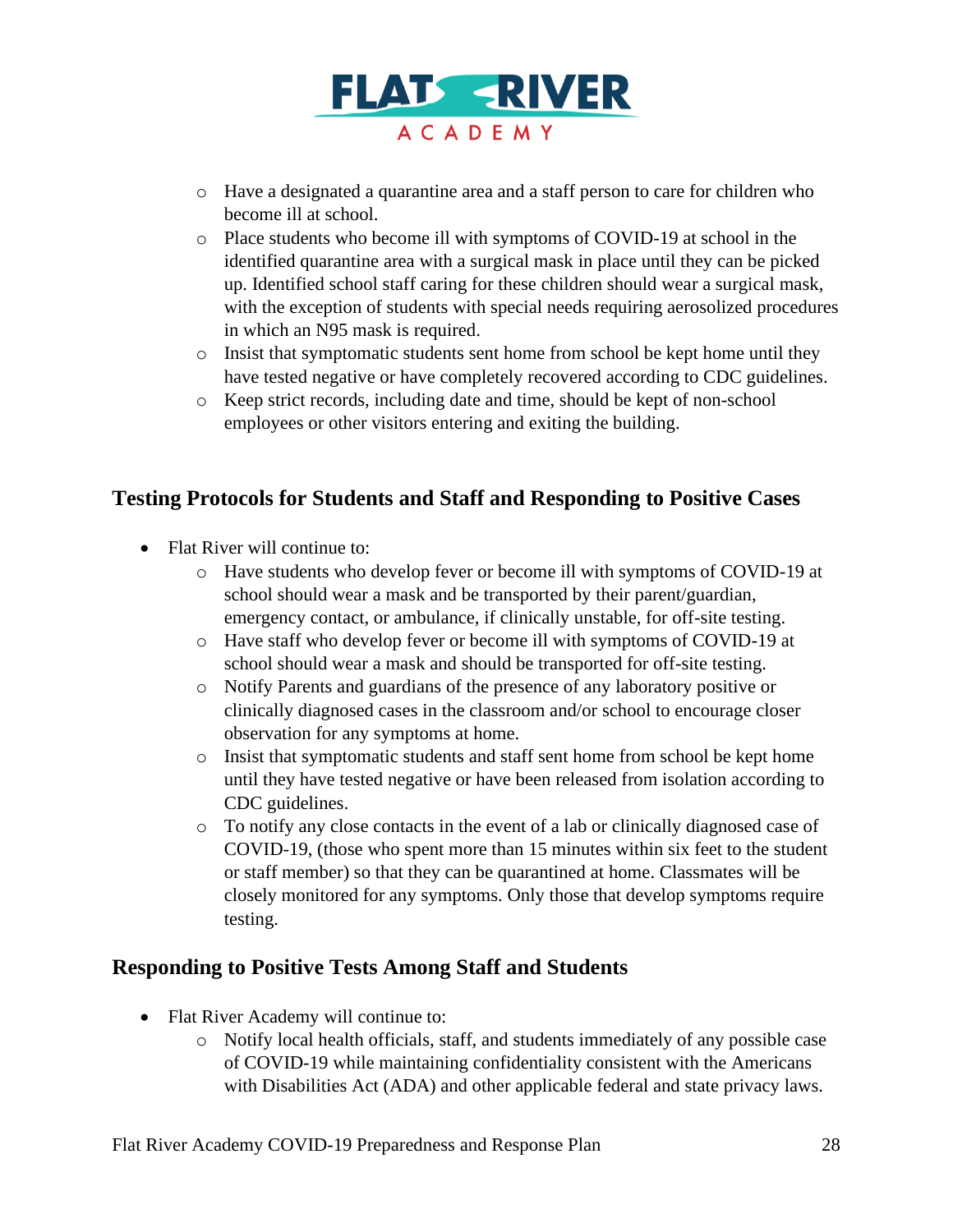

- The Local Health Department will initiate contact tracing, following regular public health practice. Anyone who was within close contact of the case (less than six feet apart for 15+ minutes) will be asked to self quarantine for up to 14 days after exposure. Local health officials, depending on situation, may identify other contacts who require quarantine. Schools can help the local health department by collecting data and contact information of those exposed.
- Flat River Academy will provide staff with guidance on confidentiality laws and statutes that protect student and staff health information. Student communicable disease related information is protected health information. (Even if a family/ student acknowledges and publicly discloses a positive test, school staff and officials must not participate in discussions or acknowledge a positive test).
- o Ensure that employees with a confirmed case of COVID-19 should only return to the workplace after they are no longer infectious. Local health officials will provide instruction about return to work, using the most current guidelines from the CDC for this determination.

# **Food Service, Gathering, and Extracurricular Activities**

- Flat River Academy will continue to:
	- o Have serving and cafeteria staff use barrier protection including gloves, face shields, and surgical masks.
	- o Have students, teachers, and cafeteria staff wash hands before and after every meal.
	- o Comply with current and future executive orders that set caps on congregations of people at all gatherings, including those that occur outdoors.
	- o Comply with transportation guidelines within this document, during field trips.

# **Athletics**

- Flat River Academy will continue:
	- o Limit indoor spectator events to 50 people.
	- o Limit large scale outdoor spectator or stadium events to 250 people. Spectators not part of the same household must always maintain six feet of distance from one another.
	- o Ensure students, teachers, and staff must use proper hand hygiene techniques before and after every practice, event, or other gathering. Every participant should confirm that they are healthy and without any symptoms prior to any event.

Flat River Academy COVID-19 Preparedness and Response Plan 29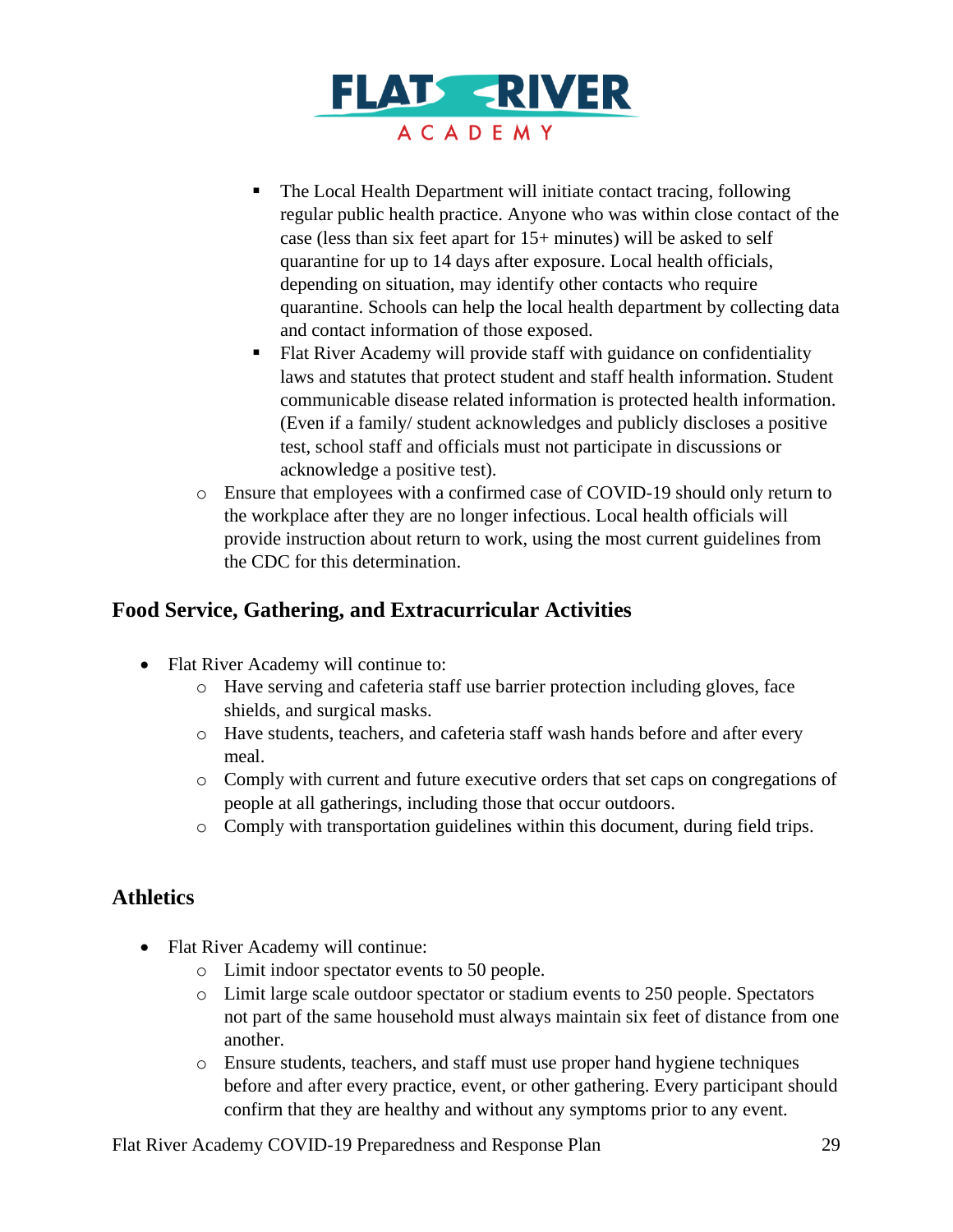

- o Ensure all equipment be disinfected before and after use.
- o Ensure buses are cleaned and disinfected before and after every use, as detailed in the subsequent "Busing and Student Transportation" section.
- o Ensure each participant should use a clearly marked water bottle for individual use. There should be no sharing of this equipment.

# **Cleaning**

- Flat River Academy will continue to:
	- o Ensure frequently touched surfaces including lights, doors, benches, and bathrooms undergo cleaning at least every four hours with either an EPA approved disinfectant or diluted bleach solution.
	- o Ensure libraries, computer labs, arts, and other hands-on classrooms undergo cleaning after every class period with either an EPA-approved disinfectant or diluted bleach solution. Efforts must be made to minimize sharing of materials between students, as able.
	- o Ensure student desks are wiped down with either an EPA-approved disinfectant or diluted bleach solution after every class.
	- o Ensure playground structures should continue to undergo normal routine cleaning.
	- o Ensure athletic equipment is cleaned with either an EPA-approved disinfectant or diluted bleach solution before and after each use.
	- o Ensure safe and correct use and storage of cleaning and disinfection products, including storing products securely away from children, and with adequate ventilation when staff use such products.

## **Busing and Student Transportation**

- Flat River Academy will continue to:
	- o Have a staggered start and end to the day with 2 bus runs to reduce the number of students on the bus and length of time on the bus to improve social distancing and mask compliance.
	- o Strongly encourage the use of hand sanitizer before entering the bus. Hand sanitizer should be supplied on the bus.
	- o Insist the bus driver, staff, and all students in grades preK-12, if medically feasible, should wear facial coverings while on the bus.
	- o Clean and disinfect transportation vehicles regularly. Children should not be present when a vehicle is being cleaned.
	- o Clean and disinfect frequently touched surfaces in the vehicle (e.g., surfaces in the driver's cockpit, hard seats, arm rests, door handles, seat belt buckles, light and air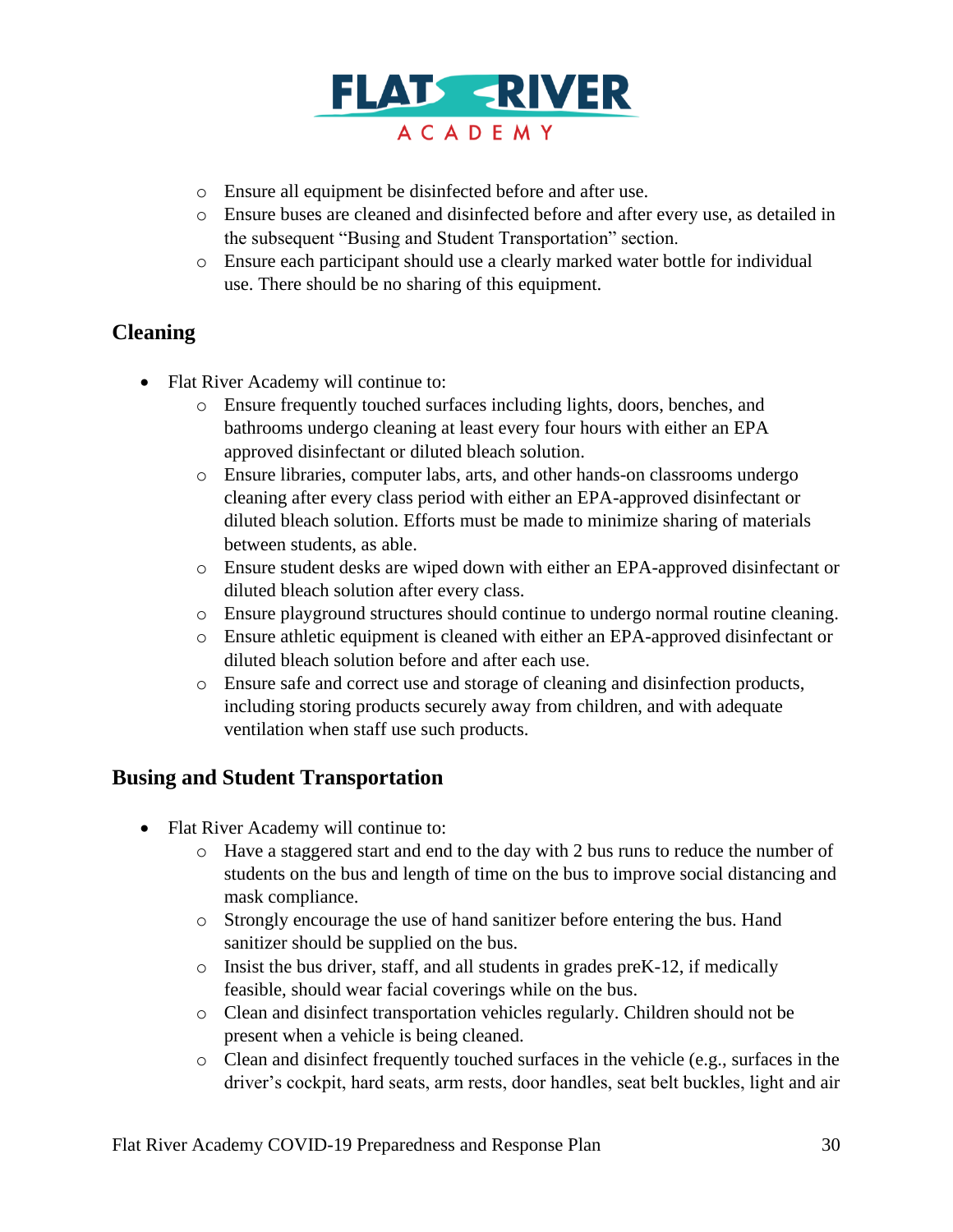

controls, doors and windows, and grab handles) prior to morning routes and prior to afternoon routes.

- o Clean, sanitize, and disinfect equipment including items such as car seats and seat belts, wheelchairs, walkers, and adaptive equipment being transported to schools.
- o Have a plan for getting students home safely if they are not allowed to board the vehicle.
- o Not allow sick students to use group transportation to return home and should follow protocols outlined above.
- o Follow protocols for sick staff if a driver becomes sick during the day.

## **Phase 5 Mental & Social-Emotional Health**

- Flat River Academy will implement a mental health screening for all students by a trained professional. The screening will be compliant with HIPAA and FERPA policies. Screening instructions (offered verbally to younger students) will provide age-appropriate and transparent disclosure of protocols in place to protect confidentiality while adhering to mandated reporting guidelines.
- Flat River Academy has established and communication guidelines to all staff regarding identification and rapid referral of at-risk students to appropriate building-level support teams. Teachers and staff members will report all students deemed to be at-risk to both the principal and Social worker for follow-up, additional support and monitoring.
- Flat River Academy staff will receive ongoing training/professional development as well as needed tools, resources, and implementation support, focused on a variety of topics, including: social-emotional learning, trauma-informed best practices, identification of students at risk, proper local referral protocols, and self-care to promote holistic wellness and resilience and to prevent burnout and vicarious trauma.
- Flat River Academy has established a comprehensive crisis management plan that leverages available internal and external/community-based resources, which can be activated efficiently as needed. Resources for students, staff and families will be made available on the school's website and also through phone and email to assist with crisis care. Resources listed will be from a variety of sources which may include: local community resources, state resources, mental health supports, online supports, school supports and local ISD supports.
- Flat River Academy will compile and regularly update comprehensive lists of wellness resources available to both staff and students that can be provided in conjunction with screening activities, and that reference school and community wellness resources. Resources for students, staff and families will be made available on the school's website and also through phone and email to assist with crisis care. Resources listed will be from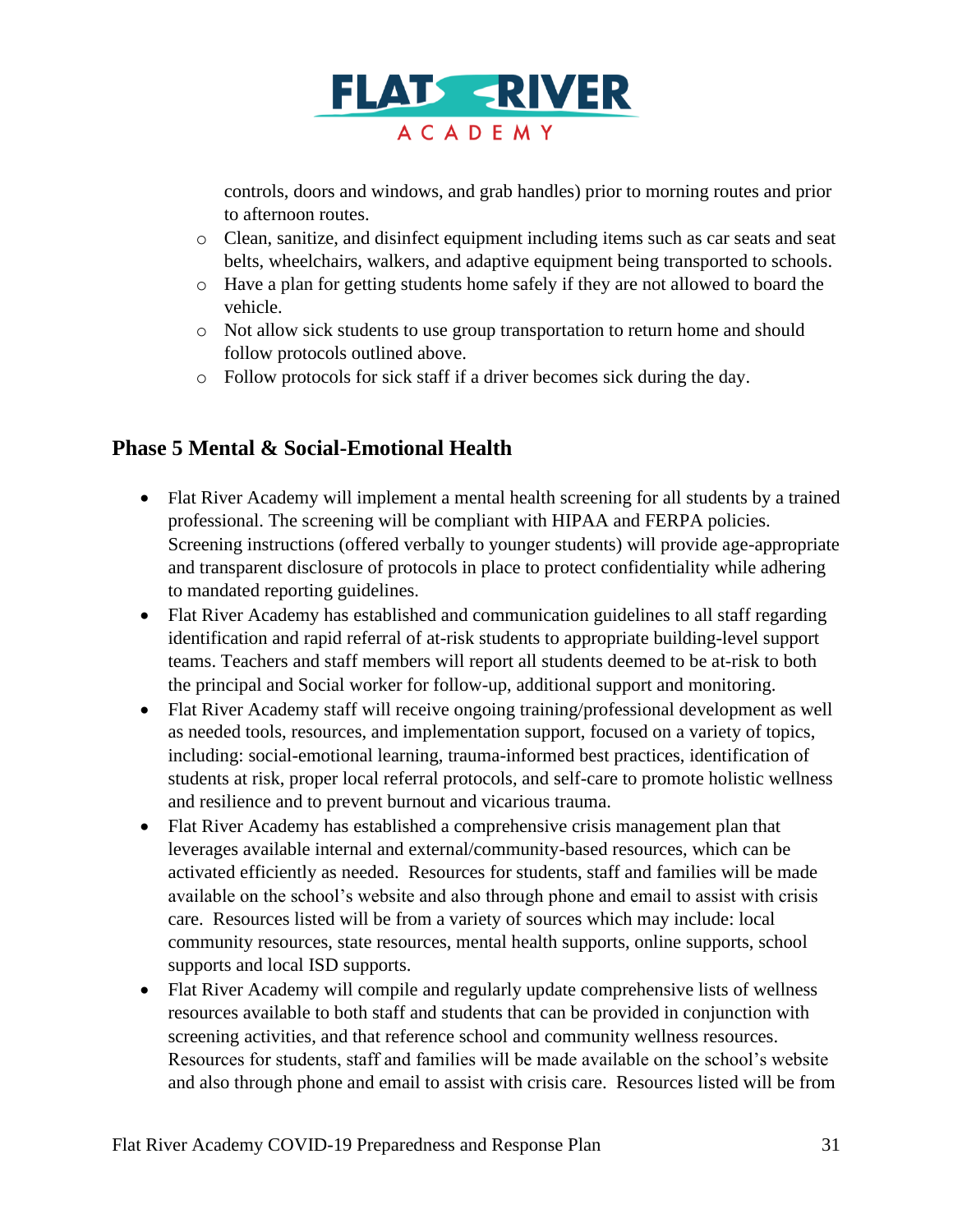

a variety of sources which may include: local community resources, state resources, mental health supports, online supports, school supports and local ISD supports.

- Flat River Academy has established ongoing reporting protocols for school staff to evaluate physical and mental health status. Which includes: check-ins for staff members that remain at home during phases 1-3 and screenings for staff that enter the building to conduct essential work for the school.
- Flat River Academy will provide resources for staff self-care, including resiliency strategies.
- Flat River Academy has designated our school principal and social worker to act as Mental Health Liaisons to work across the school and coordinate with public health agencies and community partners.
- Flat River Academy with use MDE resources for student and staff mental health and wellness support.
- Flat River Academy will activate communication channels for school stakeholders to address mental health concerns resulting from COVID-19 This will include (but not limited to): social media, website, email and school board meetings.
- Flat River Academy will communicate with parents and guardians, via variety of channels, return to school transition information through Return to Learn videos and resources that will be available on the schools website along with information in our school's back to school folder. This will include information regarding:
	- o Destigmatization of COVID-19.
	- o Understanding normal behavioral response to crises.
	- o General best practices of talking through trauma with children.
	- o Positive self-care strategies that promote health and wellness.

## **Phase 5 Instruction**

Flat River Academy will provide similar instruction as in phase 4.

- Flat River Academy will offer **full time in-person learning in phase 5 for all students** with the exception of a student or class quarantine, or school closure due to an outbreak or area risk level increase.
- Flat River Academy will integrate hybrid learning programs during in-person instruction and deliver standards-aligned curricula and high-quality instructional materials along with in-person instruction and learning. This will give students the knowledge and confidence to complete remote learning as needed during the school year.

# **Phase 5 Operations**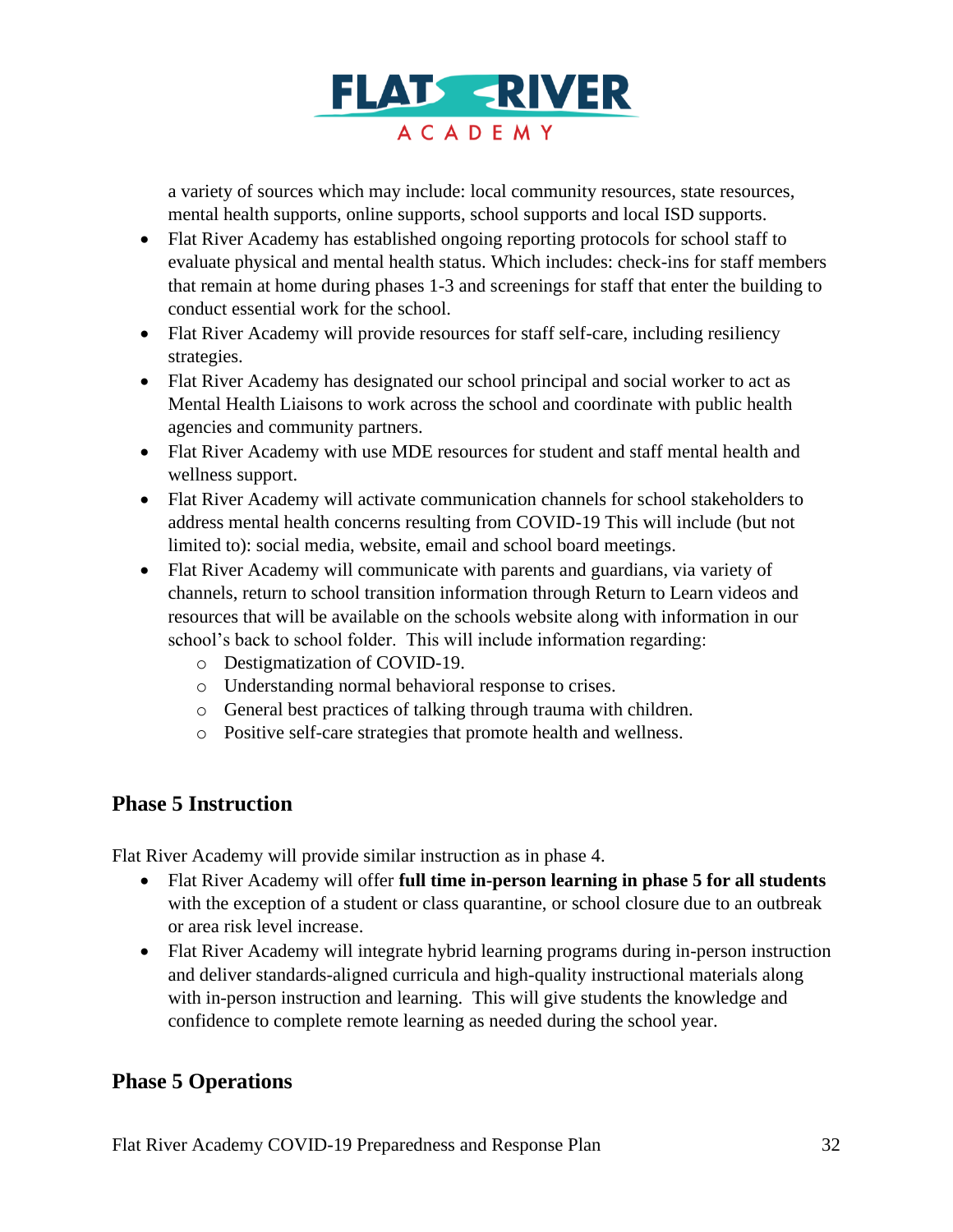

**Facilities** (Before Schools Reopen for In-Person Instruction)

- Flat River Academy will:
	- o Audit necessary materials and supply chain for cleaning and disinfection supplies.
	- o Coordinate with Local Emergency Management Programs (LEMP) and/or other resources for support with procurement of cleaning and disinfection supplies.
	- o Provide school-level guidance for cleaning and disinfecting all core assets including buildings and playgrounds. Frequently touched surfaces should be cleaned several times a day.
	- o Alert school-based custodial and infection control staff of any changes in recommended cleaning guidelines issued by OSHA and/or CDC. It is expected that this guidance will be updated in real-time based on the status of community spread across local geographies.
	- o Encourage custodial and facilities staff to review and make actionable district guidance regarding cleaning and disinfection.
	- o Provide advanced training for custodial staff.
	- o Continue to deep cleaning over the summer.
	- o Audit all school buildings with a focus on:
		- How many classrooms are available;
		- The size of each classroom;
		- Additional spaces that are available (e.g., gym, lunchroom, auditorium); and
		- The ventilation in each classroom.
	- o Audit school security protocols to decide if any process changes need to be implemented.
	- o Maintain facilities for in-person school operations.
	- o Check HVAC systems at each building to ensure that they are running efficiently.
	- o Change air filters regularly
	- o Have custodial staff will distribute wastebaskets, tissues, and CDC-approved soap to every office and classroom so that these materials can be used upon entry and exit into any discrete location and during travel between sites.
	- o Use signage about frequent handwashing, cough etiquette, and nose blowing should be widely posted, disseminated, and encouraged through various methods of communication.
	- o Have custodial staff follow guidance from the CDC about the use of facial coverings and special respirators at use when performing cleaning duties.
	- o Have the school's principal conduct and document a facility walk-through with the custodial services team to ensure that the classrooms, common spaces, and the exterior are ready for staff and students.
	- o Procure level-1 facial coverings for low income students, and students with special needs.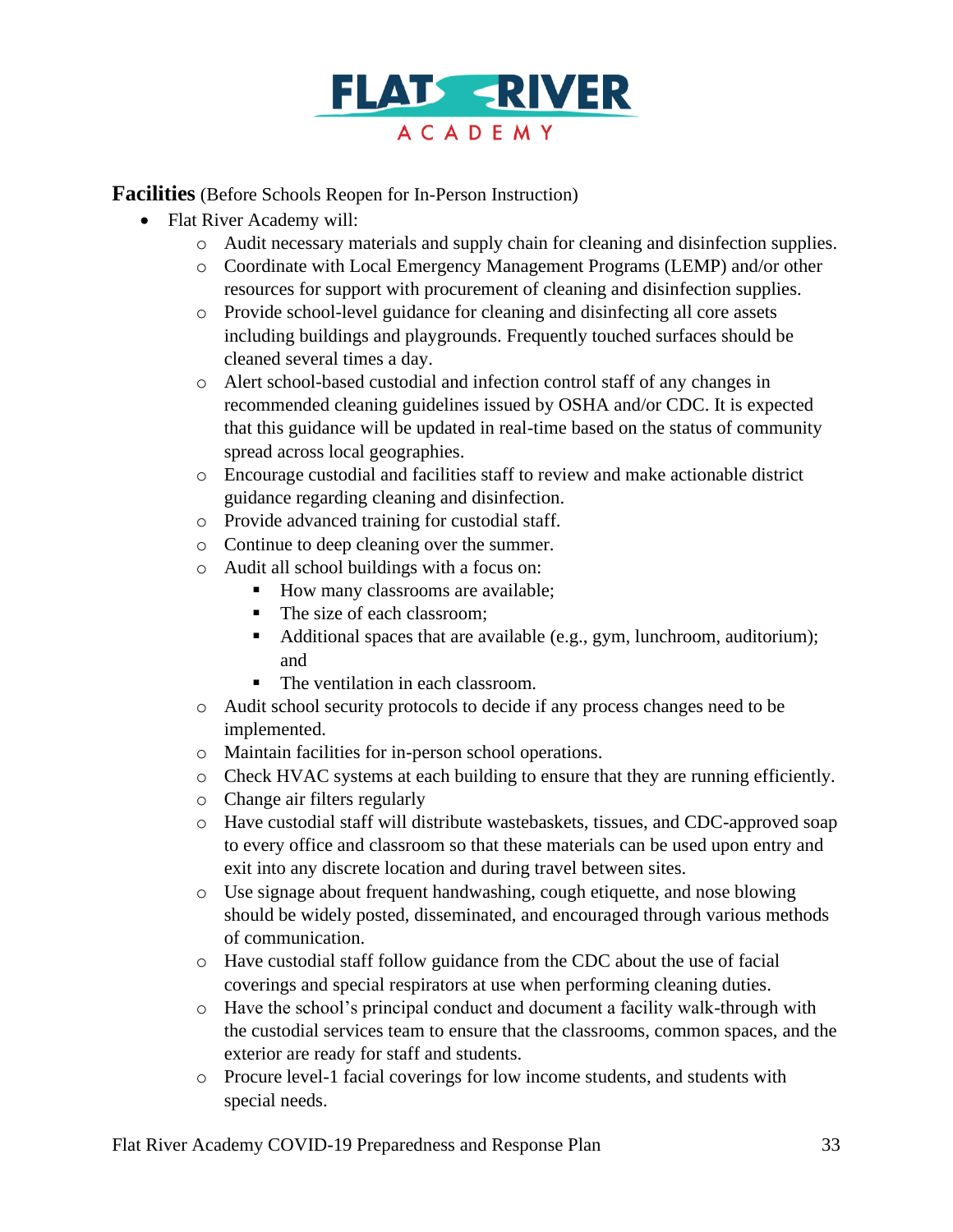

- o Procure level-1 facial coverings for teachers, including those with a transparent front for K-5 teachers
- o Procure level-1 surgical masks for cleaning and janitorial staff.
- If school is closed:
	- o Activate school cleaning and disinfection protocols according to the CDC School Decision Tree. Custodial staff should wear surgical masks when performing cleaning duties.
	- o Maintain facilities for resumption of school operations.

## **Budget, Food Service, Enrollment, and Staffing (Before Schools Reopen for In-Person Instruction)**

- Flat River Academy will assess Student Arriving and Departure Protocols.
- Flat River Academy will conduct staff and student outreach to understand who is coming back.
- Flat River Academy has conducted staff outreach and all staff members are returning at this time. A plan has been made in the event that a staff member decides to not return due to high risk.
- Flat River Academy will reach out to families of students self-identified as high risk to determine appropriate in-school accommodations or alternative instruction opportunities.
- Flat River Academy will assess need for new or additional positions with a specific focus on student and staff wellness, technology support, and other COVID-19 related needs.
- Flat River Academy does not have a union so decisions will be made with input from stakeholders.
- A plan will be made for redeploying underutilized staff to serve core needs in the event of a closure or to address needs due to COVID-19.
- Flat River Academy will communicate any student enrollment or attendance policy changes with school staff and families.
- Flat River Academy will provide guidance to school leaders for recruiting, interviewing, and hiring staff remotely.
- Flat River Academy will seek and provide guidance on use of CARES Act funding for key purchases (e.g., cleaning supplies).
- Flat River Academy will coordinate services with related service providers, in the school and community, to identify and address new student and adult needs.
- Flat River Academy keeps an inventory of how many substitute teachers are available.
- Flat River Academy will provide school communications to all relevant stakeholders (i.e., families, school staff) and include updates across all policies and procedures.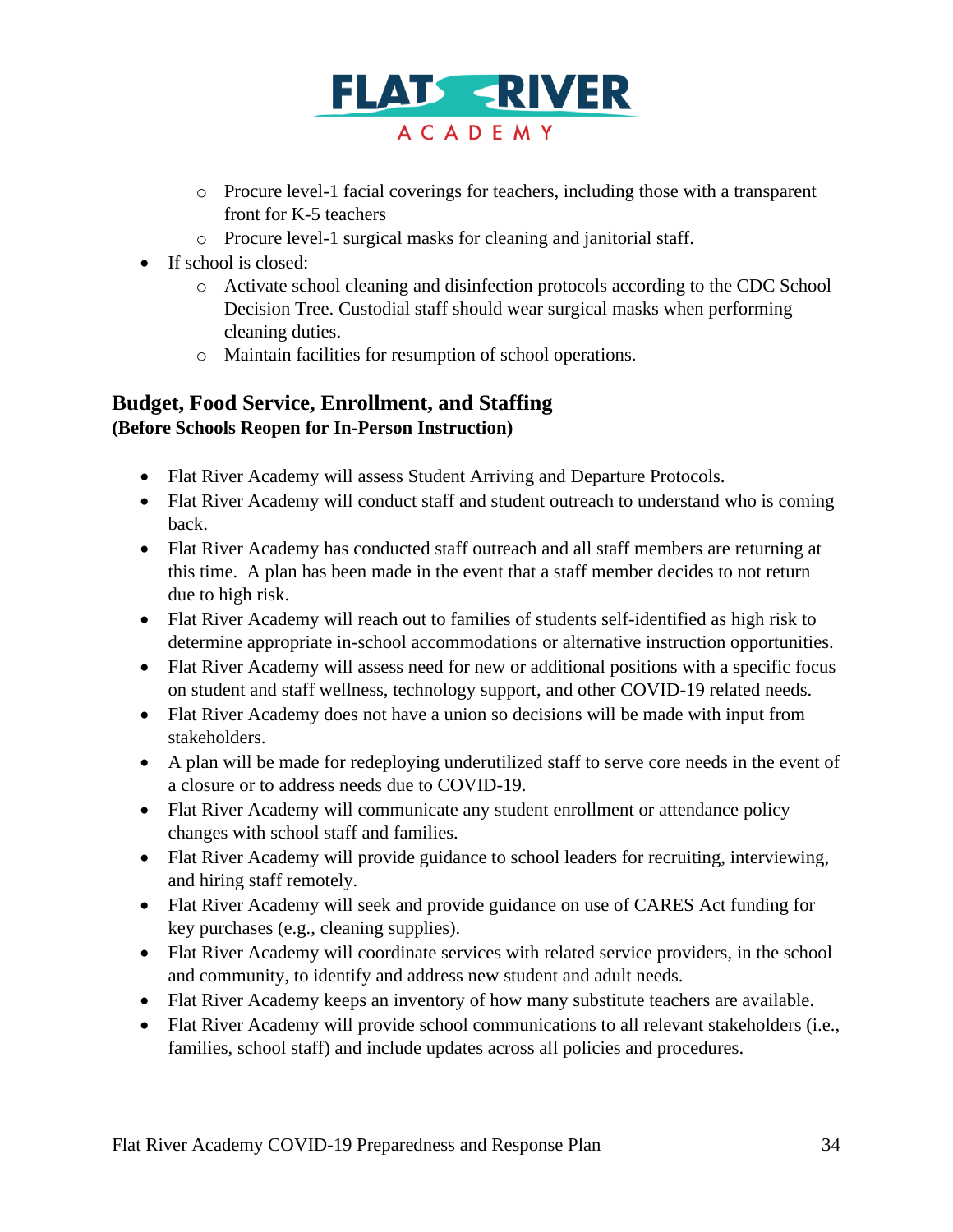

- Flat River Academy will verify that student and staff handbooks and planners are printed and ready for distribution and/or are available digitally. Create a master list of any changes to distribute at the first staff meeting.
- Flat River Academy will consult legal counsel to preemptively address liability questions, related concerns, or vendor issues relative to COVID-19 and share with staff members and the school board.
- Flat River Academy will plan for changing enrollment patterns, new staffing needs, and resource constraints or additional dollars.
- Flat River Academy will orient new school staff to any operational changes.
- Flat River Academy will create master teaching schedules, student and faculty arrival/dismissal schedules, bus schedules, lunch schedules for staff and students, and bell schedules with safety protocols in mind.
- Flat River Academy will collaborate with food service staff to ensure any necessary food handling changes are implemented based on local public health guidance.

# **Technology**

- Flat River Academy will survey families to collect information about the numbers, types, and condition of devices used in their homes to support remote learning.
- Flat River Academy has designated the school's principal as the single point of contact in each school to plan and communicate with district technology teams.
- Flat River Academy will develop a district technology plan. Flat River Academy will provide training and support for educators to adapt remote learning for the classroom. This will include:
	- o Google Classroom
	- o Skyward SMS
	- o Online engagement
	- o Curriculum specific supports
- The school's principal will act as the technology leader and ensure that parents and teachers have contact information to receive support including providing technology support to families.
- Flat River Academy has developed district-wide procedures for return and inventory of district-owned devices as part of a return to school technology plan. The procedures include:
	- o Safely bagging devices collected at schools;
	- o Sanitizing the devices prior to a repair or replacement evaluation;
	- o Ordering accessories that may be needed over the summer; and
	- o Conducting prepared maintenance routines to remove malware and fix standard issues including screen, keyboard, or battery replacement.